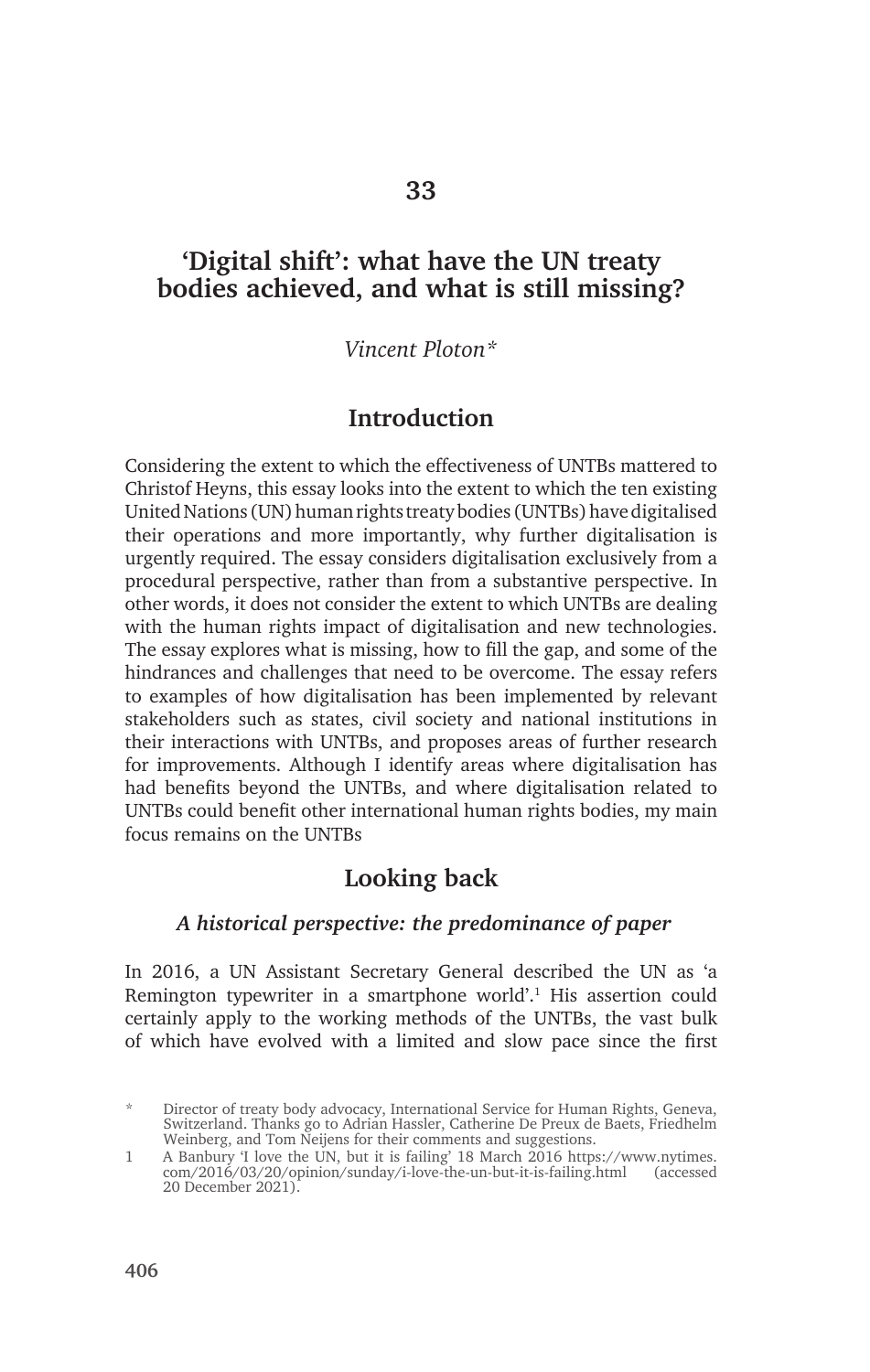Committee started operating over 50 years ago.2 This is notably true of digitalisation in the work of UNTBs: It is only in the early 21st century, and more specifically in the late 2010s, that the UNTBs finally said farewell to paper. Throughout their initial 50 years, the Committees initially entirely, and later mostly, worked on paper. Civil society organisations were required to submit paper copies of their submissions to the Committees until the mid to late 2010s – more than 15 years after the internet started being democratised. As a young intern in the Secretariat of the UN Committee on the Rights of the Child (CRC Committee) back in 2003, I recall having to organise huge boxes of documents for each Committee member. For each state party under review, each of the 18 members would have paper copies of all documentation made available, including reports from the state party, reports from civil society and UN entities. For every single state party, and particularly those attracting more global attention, this was the equivalent of thousands of pages. One would want to be able to assess the amount of paper which had to be produced for each of the UNTB sessions over 50 years, and the environmental impact this contributed to, including the number of trees required to produce those tons of paper. Of course, the vast majority of that documentation was not read by most UNTB members as it was physically impossible. Members of the UNTBs have always relied on summaries of relevant documentation prepared by the Secretariat.

The website of the Secretariat of the UNTBs, the Office of the High Commissioner for Human Rights (OHCHR) was created in the late nineties,<sup>3</sup> and remarkably, its original versions already included a database of UNTB documents. The current OHCHR UNTB database was established in 2005.<sup>4</sup> It brought public and confidential documents together in a single place, and to this day it provides information on the status of ratification and states' reporting history.

A joint NGO submission to the annual meeting of UNTB chairs in 2015 noted: 5

The outdated practice of requiring NGOs to provide numerous hard copies of their reports comes at a major environmental cost and constitutes a hindrance for NGOs from the Global South with limited access to international

<sup>2</sup> The Committee on the Elimination of Racial Discrimination, the first of the ten existing UNTBs, started to operate in 1970.

<sup>3</sup> Internet archive wayback machine, 1,704 captures: 21 April 1997-10 December 2021: Office of the High Commissioner for Human Rights https://web.archive.org/ web/20021124004514/http://www.unhchr.ch/ (accessed 20 December 2021).

<sup>4</sup> United Nations Human Rights Treaty Bodies: UN Treaty Body Database https:// tbinternet.ohchr.org/\_layouts/15/TreatyBodyExternal/TBSearch.aspx 20 December 2021).

<sup>5</sup> Joint NGO Statement 2015 Annual Treaty Body Chairpersons Meeting 22-26 June 2015, San José at 5 https://tbinternet.ohchr.org/Treaties/ CHAIRPERSONS/Shared%20Documents/1\_Global/INT\_CHAIRPERSONS\_ NGO\_27\_23555\_E.pdf (accessed 20 December 2021).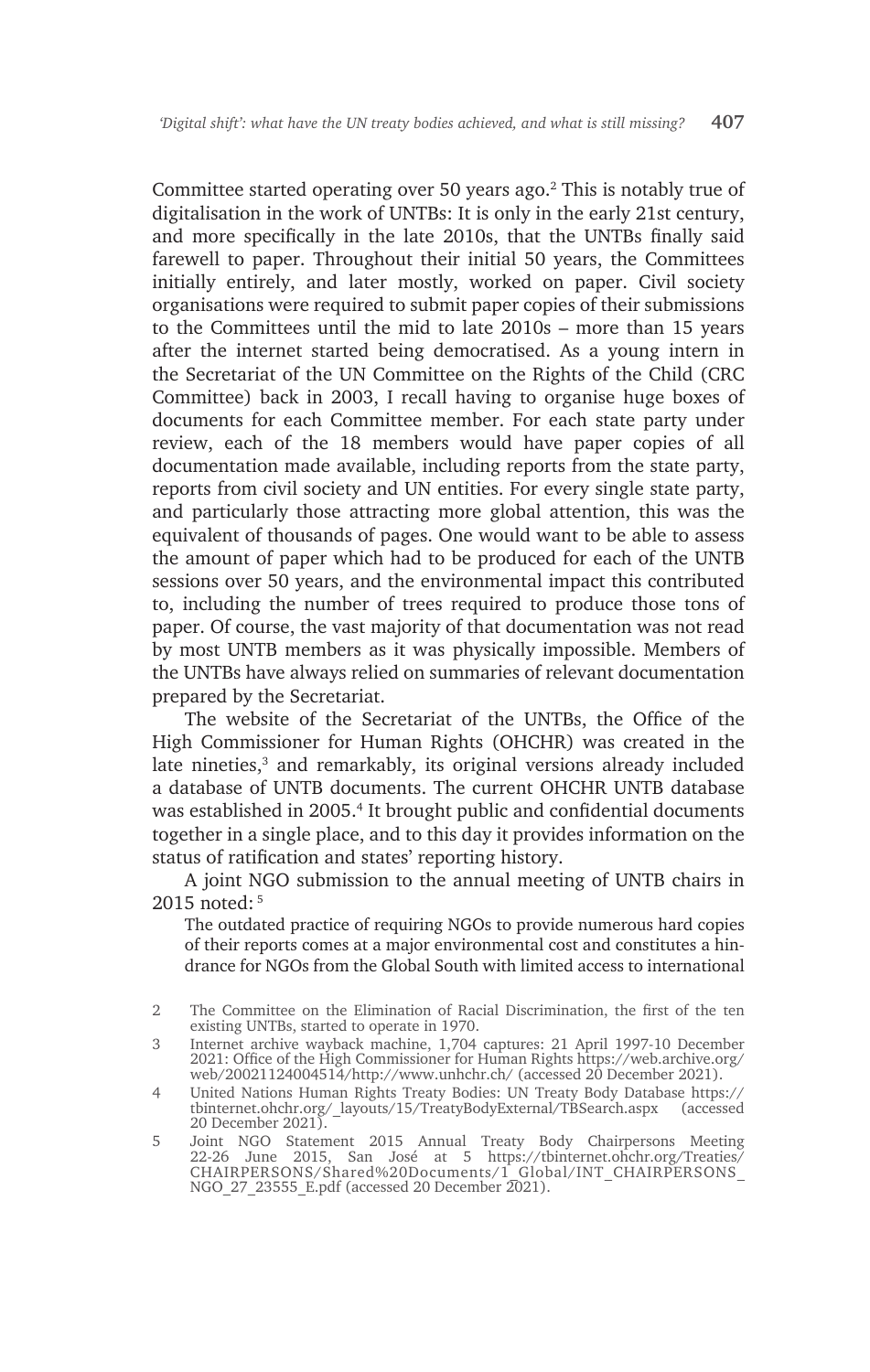mail. It is also less relevant at a time when the overwhelming majority of TB members have access to electronic devices during sessions.

It is only around 2016 that UNTBs finally all implemented a paperless policy, and stopped requiring stakeholders to submit paper copies of their submissions, with discrepancies between Committees in the timeline of implementation. One of the functions of the international NGOs supporting specific UNTBs in Geneva, who are now part of the TBnet network,<sup>6</sup> was to help national NGOs in the submission of paper copies of their reports, given that for many of them, making sure that paper copies would make it on time to *Palais Wilson* in Geneva was challenging, and it was a relief to be able to count on a Geneva based ally.

Paper copies of documents were gradually replaced by soft or digital copies of documents, which for UNTBs are available on an extranet accessible to UNTB members and Secretariat. The extranet was definitely a move in the right direction in terms of reducing the environmental impact related to paper use, as well as the inherent benefits of digitalisation (including search functions). Nevertheless, the extranet also has limitations. For instance, it is clustered according to Committee, meaning that members may not have access to documents submitted recently in relation to a country coming up under review if those documents were submitted to a different Committee. Not all Committee members seem to be aware of all sections of the extranet they have access to, and there is evidence that in some instances, Committee members do not have access to documents such as individual communications and annexes made available on the extranet, and they instead rely on summaries or draft decisions or Concluding Observations (COs) prepared by the Secretariat. Committee members also do not have access to the OHCHR internal database of individual communications (ICs). Unless their attention is specifically directed by the Secretariat, Committee members may not be aware of other pending communications under review in fellow Committees. Situations have been reported of Committee Rapporteurs on ICs not having access to all ICs submitted to their own Committees unless they specifically request access, resulting in potential significant losses of information, due to poorly managed access to digital documentation, and the predominance

<sup>6</sup> Members of the network include the Centre on Civil and Political Rights, working with the Human Rights Committee, World Organisation against Torture, working with the Committee against Torture, Child Rights Connect, working with the Committee on the Rights of the Child, IMADR , working with the Committee on the Elimination of Racial Discrimination, IWRAW Asia-Pacific, working with the Committee on the Elimination of Discrimination against Women, International Disability Alliance, working with the Committee on the Rights of Persons with Disabilities, and the Global Initiative for Economic, Social and Cultural Rights, working with the eponymous Committee.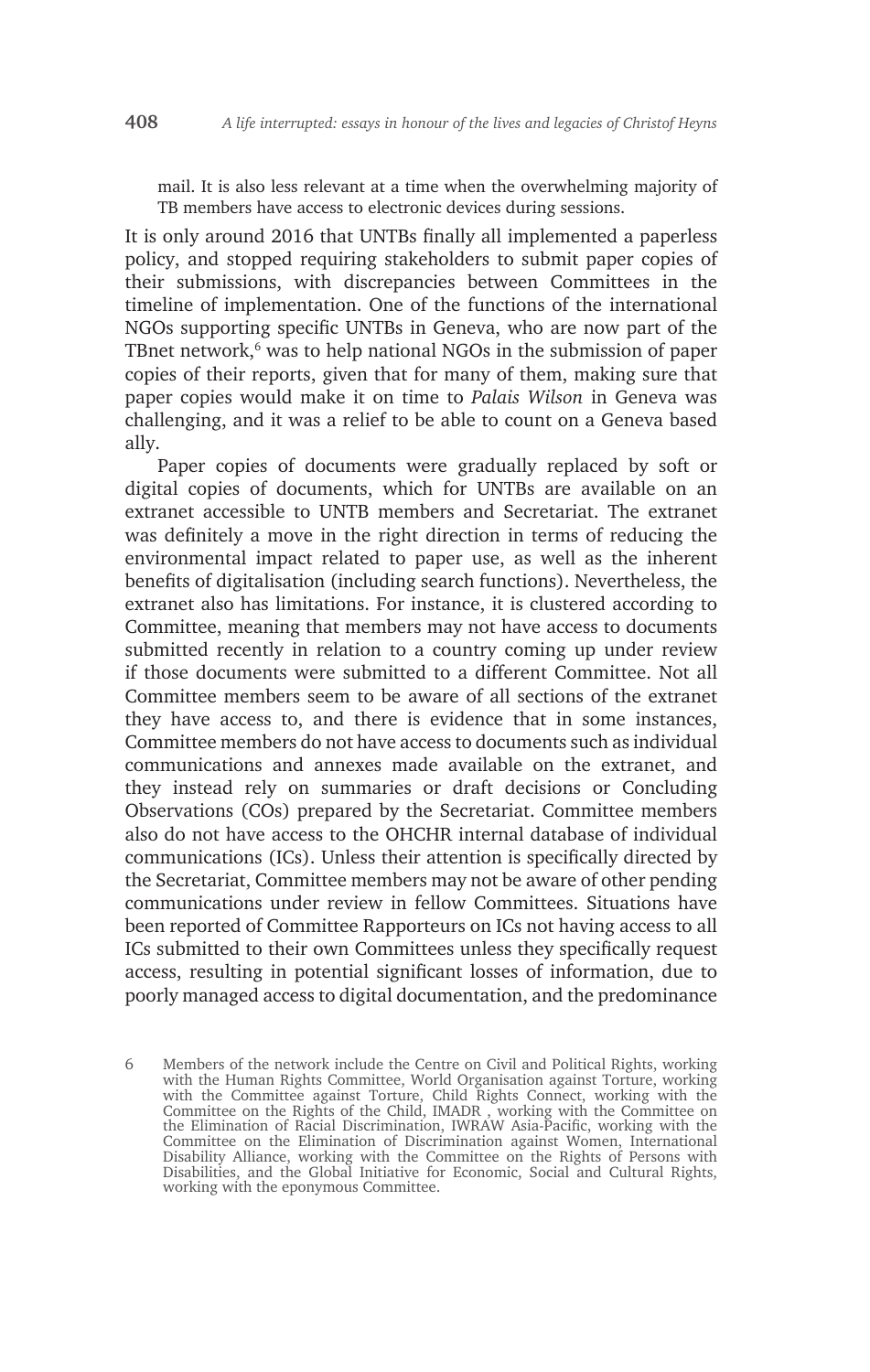of an institutional and bureaucratic culture in which confidentiality has become synonymous with impenetrability.

A 1985 UN internal report mentioned that UN 'human rights' – referring to the then UN entity preceding the current Office of the High Commissioner for Human Rights (OHCHR) – 'deserve the best possible computerized management, substantive and administrative support systems and services'.7 This is an affirmation that remains true over 35 years later. Despite significant progress made in the digitalisation of their work, the UNTBs have so far mostly failed to make the most of the digital shift to facilitate and improve their work. As we will further unpack in the next sections, that situation is due to an accumulation of factors, and responsibilities.

### *The benefits of digitalisation*

The impact of international human rights treaties on the ground was a central concern throughout Christof Heyns' career.<sup>8</sup> The landmark initiative which he undertook with Frans Viljoen and many others over a timespan of 20 years, which was being completed at the time of his unexpected and tragic passing, constitutes one of the most comprehensive global initiative to document the difference that treaties make on the ground. International human rights treaties have made a huge difference, they contribute to changing peoples' lives on all world corners, including thanks to the efforts of their main custodians, the UNTBs, and a myriad of advocates who tirelessly work to make dry legal standards a reality for all individuals, especially those in situations of vulnerability. Christof was capable of thinking outside of the rigid UN box and he had come up with a range of suggestions and ideas to improve the impact of the UNTBs on the ground, including through more in-country and in-region presence.<sup>9</sup> Suggestions from Christof and others contributed to the very first ever in-region session of a UNTB, when the CRC Committee undertook a regional session in the Pacific in March 2020, a development hailed as historic.<sup>10</sup>

<sup>7</sup> E D Sohm (Joint Inspection Unit) 'The changing use of computers in organizations of the United Nations system in Geneva: Management issues' (1985) Geneva. JIU/REP/85/2 https://www.unjiu.org/sites/www.unjiu.org/files/jiu\_document\_ files/products/en/reports-notes/JIU%20Products/JIU\_REP\_1985\_2\_English.pdf (accessed 20 December 2021).

<sup>8</sup> CH Heyns & F Viljoen 'The impact of the United Nations human rights treaties on the domestic level' (2001) 23 483-535.

<sup>9</sup> CH Heyns & W Gravett 'Bringing the UN treaty body system closer to the people' 14 August 2017 https://www.icla.up.ac.za/news/archive/2017/202-bringing-theun-treaty-body-system-closer-to-the-people (accessed 20 December 2021).

<sup>10</sup> A Bowe & J Cooper 'Putting people at the heart of the human rights treaty body system' *Open Global Rights* 17 June 2020 https://www.openglobalrights.org/ putting-people-at-the-heart-of-the-human-rights-treaty-body-system/ (accessed 20 December 2021).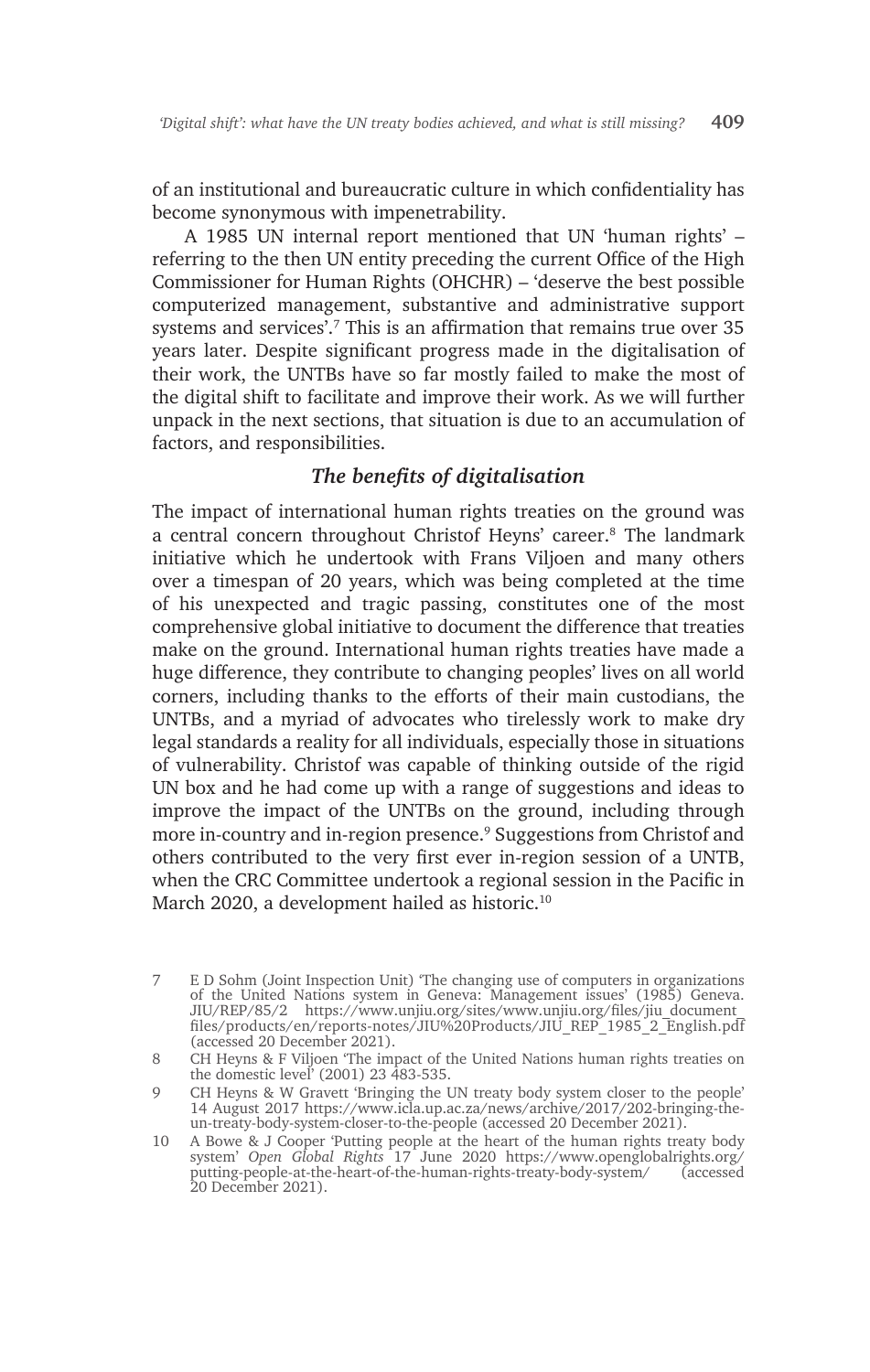As further expanded below, the COVID-19 crisis and the global lockdown it imposed highlighted the dire need to speed up and improve the digitalisation of UNTBs, including their sessions. Although the webcasting of all UNTB sessions is now well established, the impossibility for UNTB experts to travel to Geneva during the COVID pandemic to hold their sessions exposed a glaring gap in their working methods, and opened a huge accountability breach, as dozens of state parties were able to escape scrutiny.<sup>11</sup>

Despite the enormous challenges induced by the COVID pandemic, several actors pointed to the opportunities a global ban on travel represented for civil society participation from a distance. Ochoa and Reinsberg argued as follows: 'If advocates can regularly, reliably, and meaningfully participate in hearings and meetings remotely, participation would become much more feasible for smaller and farther-flung organizations.'12 Speaking about the vast potential offered by the first ever online session of the African Commission on Human and Peoples' Rights, Biegon noted that 'the virtual ordinary session had a "democratising effect" on the surface. Anyone could join, as access to the virtual platform was contingent on a simple online registration'.<sup>13</sup>

The benefits of optional online participation in UNTB sessions for civil society could be massive, especially for those with limited financial resources, knowledge and connections to the Committees, those geographically more remote from Geneva and who may face considerable restrictions in obtaining visas to travel to Switzerland. It should not come at the expense of restrictions for in person access though. National NGOs have had to rely heavily on the support and facilitation provided by Geneva based NGOs to participate in sessions of the Committees in Geneva, despite the fact that in principle, anyone can participate in these sessions, notably given that UNTBs, unlike the UN Human Rights Council for instance, does not require NGOs to be ECOSOC-accredited to participate. This has led to some of these international NGOs being labelled as 'gatekeepers'.14 For many groups,

- 11 International Service for Human Rights 'Treaty bodies/State scrutiny by UN human rights bodies must resume' 7 October 2020 https://ishr.ch/latest-updates/ treaty-bodies-state-scrutiny-un-human-rights-bodies-must-resume/ (accessed 20 December 2021).
- 12 C Ochoa & L Reinsberg 'Cancelled, postponed, virtual: COVID-19's impact on human rights oversight' *Open Global Rights* 17 July 2020 https://www.openglobalrights. org/cancelled-postponed-virtual-covid-19-impact-on-human-rights-oversight/ (accessed 20 December 2021).
- 13 J Biegon 'Can the virtual sessions of the African Commission generate more civil society participation?' *Open Global Rights* 26 October 2020 https://www. openglobalrights.org/can-the-virtual-sessions-of-the-african-commission-generatemore-civil-society-participation/ (accessed 20 December 2021).

14 F McGaughey 'From gatekeepers to GONGOs: a taxonomy of non-governmental organisations engaging with United Nations human rights mechanisms' (2018) 36 111-132.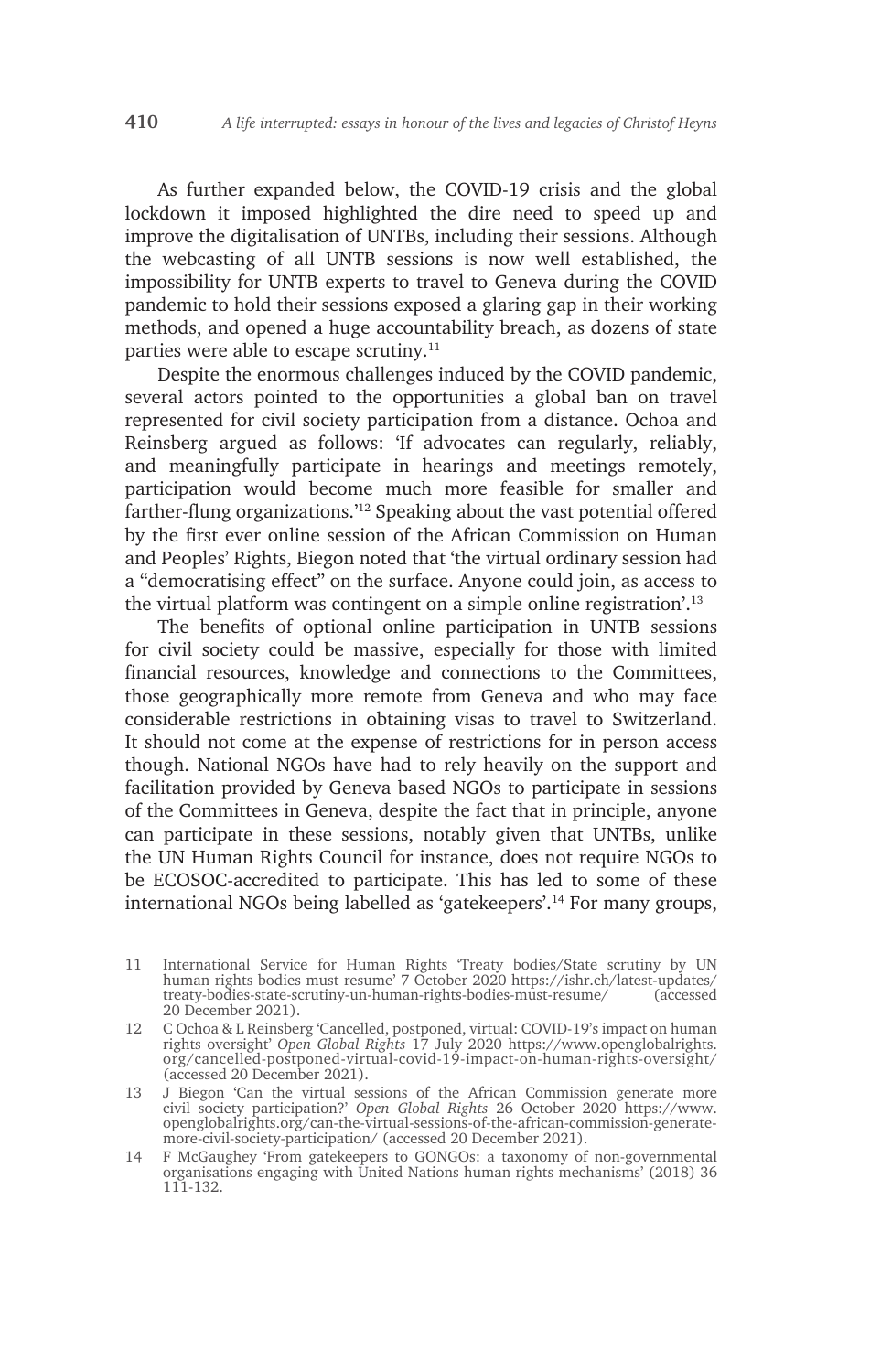such as indigenous peoples for example, the ability to participate in sessions in Geneva has been limited, despite the fact that they may suffer some of the worst forms of discrimination. The limited ability of some civil society actors to participate in sessions in Geneva has a clear negative impact on the extent to which their issues of concern are reflected in the Concluding Observations (COs), and generally on the national domestication process of UNTB COs. Despite the progresses made through the move towards the full digitisation of documents, including civil society submissions to the UNTBs in recent years, more remains to be done to enable the full participation of civil society in relevant UNTB meetings, including private bilateral briefings between civil society and UNTB members, most of which were entirely held in person only behind closed doors in *Palais Wilson* or *Palais des Nations* prior to COVID-19.

The benefits of digitalisation are also obvious insofar as knowledge management is concerned, specifically for research purposes. The growing digitalisation, archiving and indexing of UNTB COs and views on individual communications in the last two decades has opened up huge opportunities to access information, and contribute to a better dissemination of UNTB outputs. Interestingly, the process was nearly systematically taken over by the UNTB Secretariat following initiatives from third parties. In other words, the processes were rarely initiated by the UNTBs themselves. The current OHCHR-hosted Universal Human Rights Index15 was preceded by various online databases of UNTB documents and COs, including the University of Minnesota human rights library.<sup>16</sup> The current OHCHR-hosted jurisprudence database<sup>17</sup> was preceded by various online databases on individuals decisions of the Committees, such as the CCPR Centre database of Human Rights Committee decisions.18 The online webcasting of UNTB sessions, now available on UNTV, was undertaken for years by NGOs. The same can be said of the online presence of UNTBs on social media, which has been chronically lagging behind.

The benefits of digitalisation can also be massive from a financial perspective. The costs of flying UNTB members, states delegates, NGO and NHRI representatives to Geneva are huge. As noted in an academic article about the 2020 review of UNTBs, 'having some online meetings would save huge amounts of resources, not least in terms of the costs

<sup>15</sup> United Nations Human Rights, Office of the High Commissioner: Universal Human Rights Index https://uhri.ohchr.org/en/ (accessed 20 December 2021).

<sup>16</sup> University of Minnesota: Human Rights Library http://hrlibrary.umn.edu/research/ uncountryreports.html (accessed 20 December 2021).

<sup>17</sup> United Nations Human Rights: Office of the High Commissioner 'Jurisprudence' https://juris.ohchr.org/ (accessed 20 December 2021).

<sup>18</sup> Center for Civil and Political Rights 'Database and case law briefs' https:// ccprcentre.org/database-decisions/ (accessed 20 December 2021).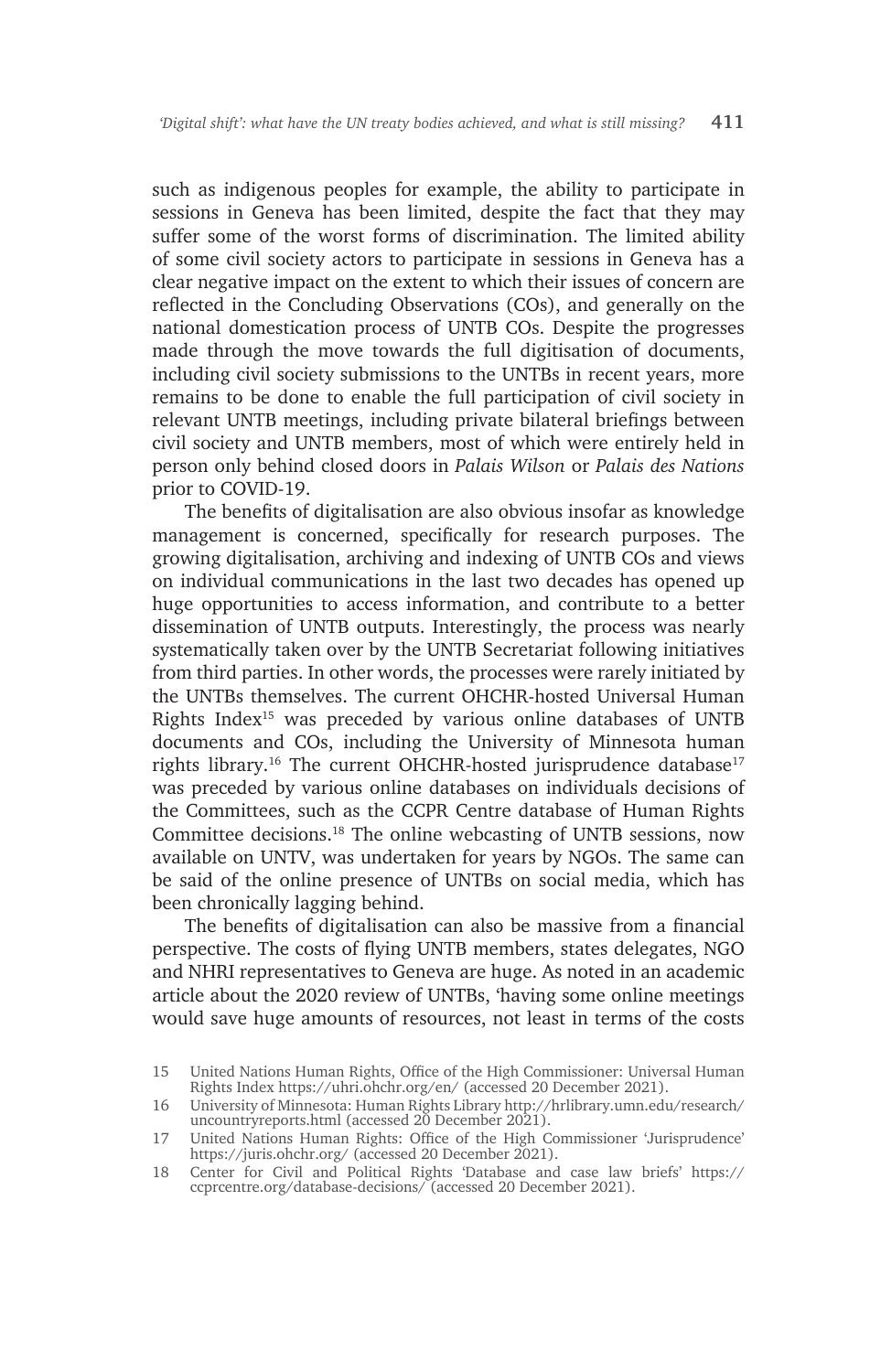associated with TB members' travel and per diems paid for living away from home. It would also save states having to send lots of people to Geneva.'19 It was not uncommon, before COVID, for sessions normally held in *Palais Wilson*, to be relocated to *Palais des Nations* instead, in order to be able to fit all participants in the room. Some reviews of states parties drew over 50, sometimes over 100 participants, which notably contributed to some actors suggesting that reviews could benefit from having less people in one room at the same time.<sup>20</sup>

The inability of UNTBs to adapt to the impossibility to host in person reviews of states parties during the COVID-19 pandemic led a number of UNTB members and their allies to emphasise that such reviews ought to be in person. However, the argument was influenced by the fact that the UNTB members' presence in Geneva is compensated with highly generous UN-standard daily subsistence allowance (DSA), and many members were vocal about the fact that they could not work without compensation.<sup>21</sup> Given the environmental and financial costs of flying people to Geneva, the potential savings enabled by virtual sessions could be considerable. Quite clearly, much of the work of the UNTBs requires in person interaction. Yet hybrid meetings, combining in person and remote participation, or meetings from individuals based in the same world regions, as pioneered by the Subcommittee on Prevention of Torture (SPT), $^{22}$  could be considered.<sup>23</sup> Various precedents have demonstrated that the remote participation of state delegations can come with positive benefits, notably the possibility for more participants to join, and thus an ability for states to provide immediate responses to often highly technical questions, rather than having to reach out to capitals after an exhausting day of review, asking for responses to be provided on the following day. As mentioned above, the remote participation of NGOs in UNTB sessions can also bring farreaching benefits.

Substantial inspiration may be sought from the formidable processes and mechanisms put in place in a number of countries and regions, to

- 21 See discussion below, under the heading 'The elephant in the room: compensation for online work and sessions'.
- 22 O D Frouville 'The United Nations treaty bodies in a transition period Progress Review March-December 2020 Chronicle' (2021) https://www.geneva-academy. ch/joomlatools-files/docman-files/working-papers/The%20United%20 Nations%20Treaty%20Bodies%20in%20a%20Transition%20Period.pdf (accessed 20 December 2021) at 8.
- 23 The current chair of UNTB chairpersons said the same in her address to the UNGA on 21 October 2021: 'full state-party reviews should always be held in person, but there are areas of TB work that could benefit from moving online.

<sup>19</sup> J Sarkin 'The 2020 United Nations human rights treaty body review process: prioritising resources, independence and the domestic state reporting process over rationalising and streamlining treaty bodies' (2021) 25 (8) s 1301 at 1310.

<sup>20</sup> J Krommendijk 'Less is more: proposals for how UN human rights treaty bodies can be more selective' (2020) 38 5-11.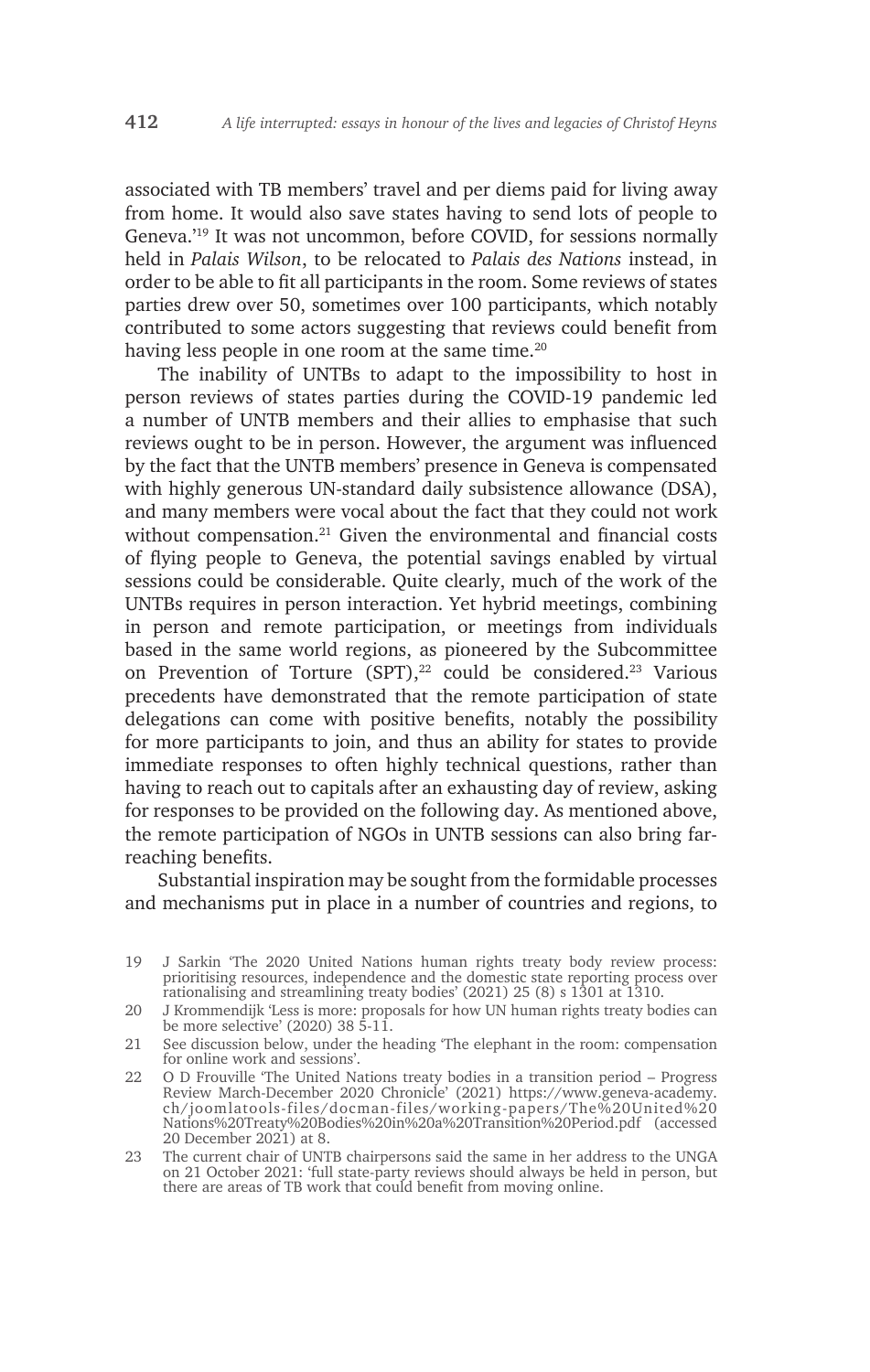facilitate reporting and following up to UNTB COs and views, through the use of suitable tech tools. Some of these mechanisms, including National Mechanisms on Reporting and Follow up,<sup>24</sup> and tools such as National Recommendations Tracking Databases<sup>25</sup> are supported by the OHCHR. Other good practices can be found in the establishment of online tools to report to UN bodies, and then track and facilitate follow up and implementation of UNTB COs and views; $26$  or tech tools to gather human rights information for periodic reviews.<sup>27</sup> Such tools have been developed by both state and non-state actors and should ideally be accessible to both.<sup>28</sup>

These examples demonstrate that the potential impact of tech tools on the inputs to, and outputs from UNTBs can be massive. Perhaps more importantly, they can come at very minor costs, and thus enable significant financial savings which in turn could be reinvested in technological capacity building for UNTB members and users.

#### *The challenges and limits of digitalisation*

Although the benefits of digitalisation on UNTB working methods are clear, they also induce several challenges. A number of UNTB members have deplored the end of paper, citing a preference to work on paper copies, and some members still work with paper copies which they arrange to print, including for individual communications. $29$  More broadly, the extent to which digitisation of working documents has been fully integrated by UNTB members varies across individuals. As mentioned above, fragmentation of information, limited access to documents across the intranet or share point, and the notoriously dysfunctional management of individual communications<sup>30</sup> are

<sup>24</sup> See in this volume of essays, R Murray 'The 'implementation' in 'National Mechanisms for Implementation, Reporting and Follow-up': what about the victims?' xxx.

<sup>25</sup> Presentation of the tool see United Nation Human Rights: Office of the High Commissioner 'National recommendations tracking database' available at https:// nrtd.ohchr.org/about, see also, 'National Recommendations Tracking Database' available at https://www.youtube.com/watch?v=0likHkHUXuU see also, Online tool United Nations Human Rights: Office of the High Commissioner available at https://nrtd.ohchr.org/login (accessed 20 December 2021).

<sup>26</sup> An international example is the Impact OSS database https://impactoss.org/ impactoss/

<sup>27</sup> See V Ploton & C M Sehat 'Adapting tech tools for human rights monitoring: lessons from Burundi' 20 July 2021 https://www.openglobalrights.org/adapting-techtools-for-human-rights-monitoring-lessons-from-burundi/ (accessed 20 December 2021).

<sup>28</sup> See national tools developed in Samoa 'Samoa's implementation plan for human rights & development' available at https://sadata-production.firebaseapp.com/; or in Paraguay https://www.mre.gov.py/simoreplus/ (accessed 20 December 2021).

<sup>29</sup> HR Ctte member, interview conducted in Geneva in September 2021.

<sup>30</sup> See references to case management in C Callejon, K Kemileva & F Kirchmeier 'Treaty bodies individual communications procedures: providing redress and reparation to victims of human rights violations' (2019) The Geneva Academy of International Humanitarian Law and Human Rights https://www.geneva-academy. ch/joomlatools-files/docman-files/UN%20Treaty%20Bodies%20Individual%20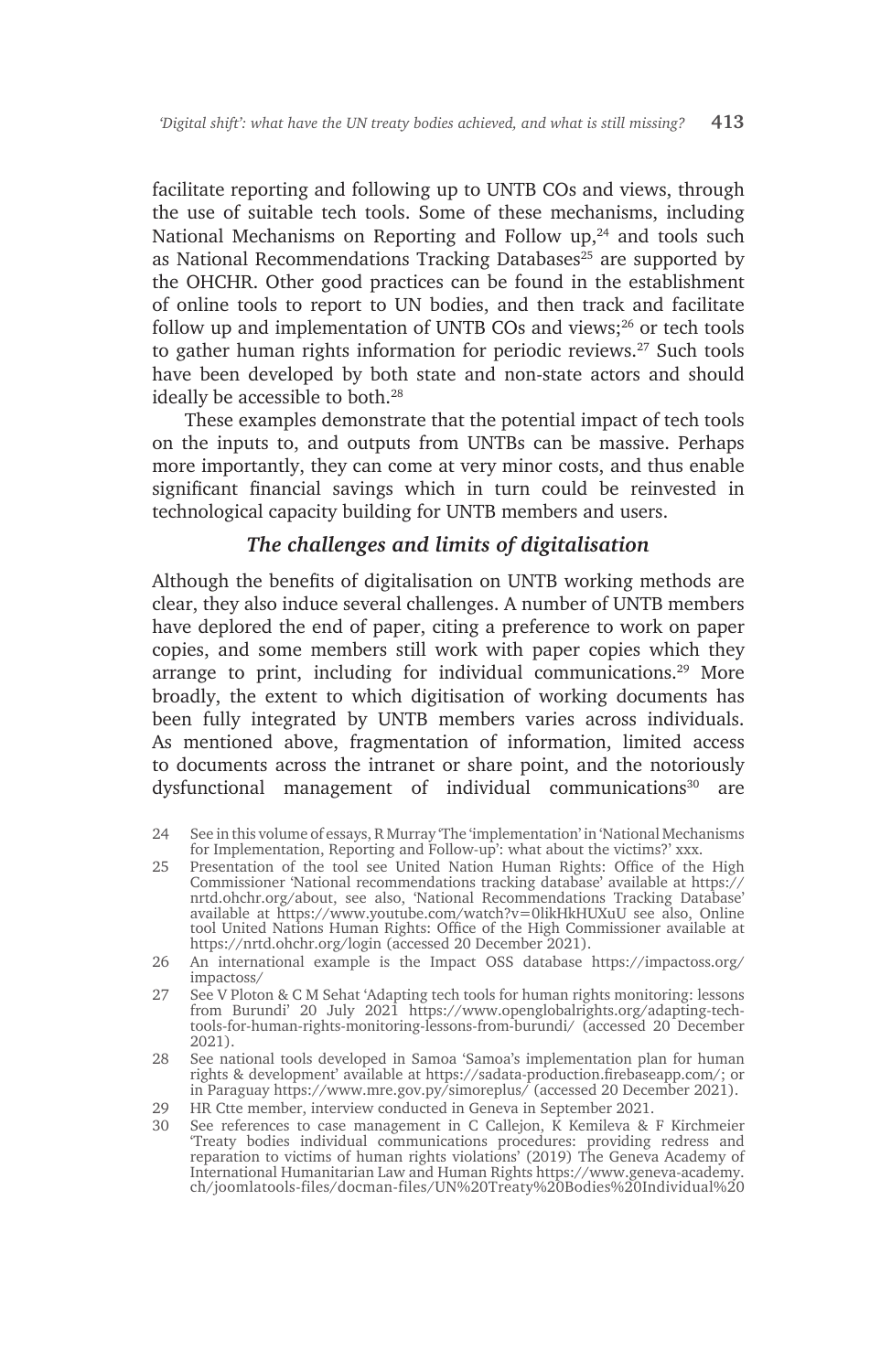additional challenges. The digitisation processes for external users of UNTBs has also been mostly ad hoc and has resulted in a fragmentation of practices across the Committees, which can be very confusing for users engaging with multiple Committees. For instance, submissions to periodic reviews by the CRC Committee now have to be made through an online platform hosted by the independent NGO Child Rights Connect.31 An online platform for the submission of NGO reports to CESCR was also recently established by the Secretariat, $32$  drawing on the existing platform available for NGO submissions to the Universal Periodic Review, apparently without much if any prior consultations with civil society users. All other UNTBs do not have online platforms for the submission of civil society reports, which can be submitted through the more traditional or regular general email addresses.

An overview of how the UNTBs have gradually adopted new technologies for their work demonstrates a pattern of systemic delays and difficulties in the adoption of these tools, and during transitions. The pattern repeats itself over and over from the delays in establishing websites and databases two decades ago, $33$  to the years it took for OHCHR to establish the webcasting of sessions,<sup>34</sup> and the adoption of online platforms for meetings more recently. At a time when the whole world shifted to online tools, notably Zoom, it took months for the UNTBs to be able to start using this platform and instead they had to use other platforms which were notoriously dysfunctional<sup>35</sup> This pattern of delays and systemic inability to take advantage of new technologies in working methods is due to a range of factors, including heavy UN bureaucracy,<sup>36</sup> institutional cultures of opacity and secrecy, undue interference of states in the work of the OHCHR Secretariats and in the UNTB membership, ageing and inadequate UNTB membership, and an institutionalised aversion to change.

Some of the inherent limits to digitalisation in the work of UNTBs relate to the extent to which new tools and technologies are actually used by UNTB members, and users of the system. For instance, it appears that not all UNTB members are using the intranet or sharepoint

Communications.pdf (accessed 20 December 2021).

31 Child Rights Connect 'Submitting reports and additional information' https://www. childrightsconnect.org/upload-session-reports/ (accessed 20 December 2021).

<sup>32</sup> United Nations Human Rights: Office of the High Commissioner 'CESCR submissions system' https://cescrsubmissions.ohchr.org/Account/Login.aspx?ReturnUrl=%2f (accessed 20 December 2021).

<sup>33</sup> See this essay, under the heading 'A historical perspective: the predominance of paper'.

<sup>34</sup> Joint submission (n 5). A joint NGO submission to the UNTB chairs of 2015 mentioned that the process of OHCHR putting in place the webcasting of sessions was 'taking too long'.

<sup>35</sup> Frouville (n 22) at 2.A.

<sup>36</sup> See F Baumann 'United Nations management – an oxymoron?' (2016) 22 461-472.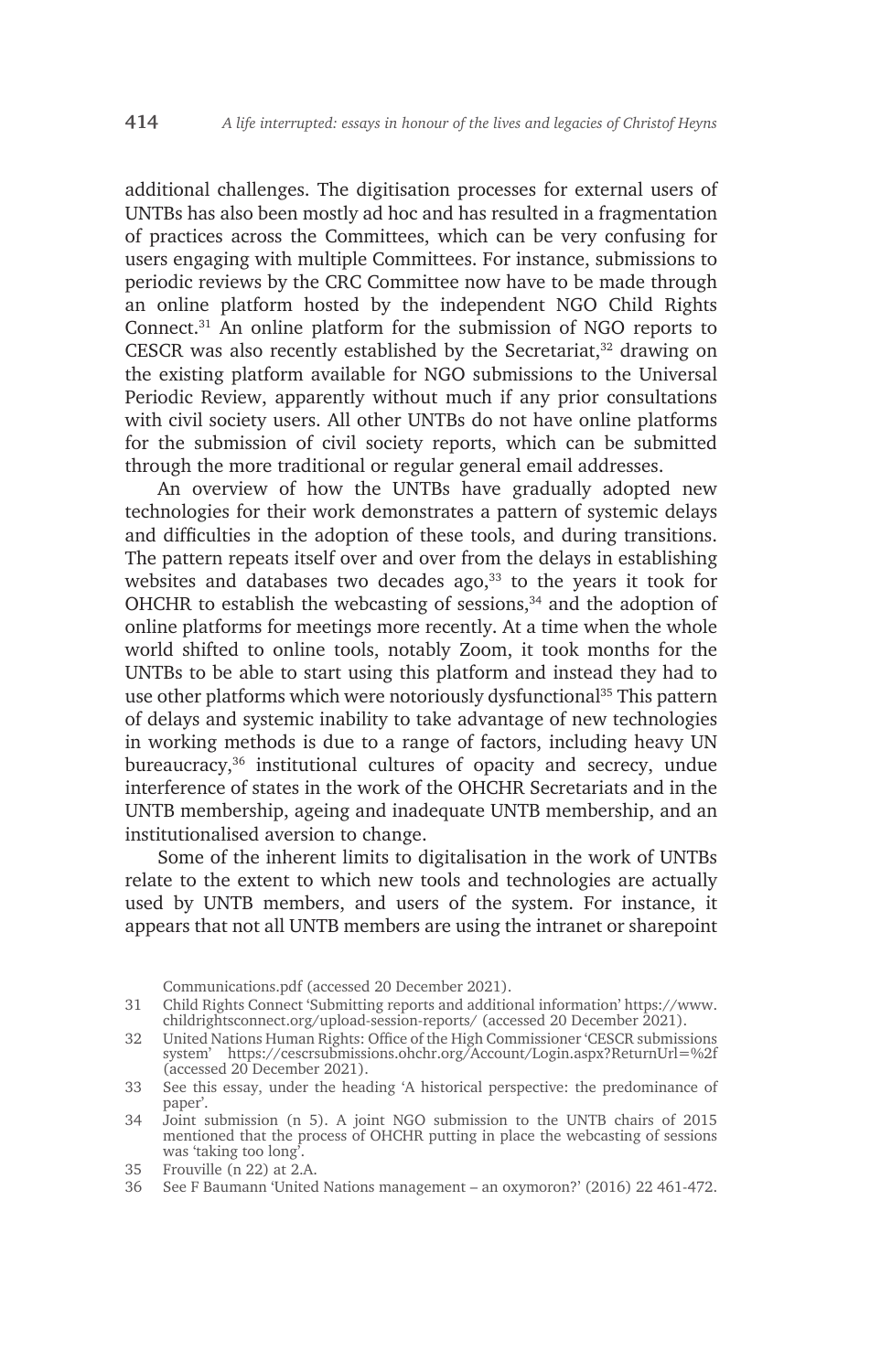made available to access relevant information about countries under review, or about procedural matters. In spite of the improvements made to the Universal Human Rights Index recently, and the myriad of information made available through the platform, its use could be better democratised amongst potential users, and it should also integrate relevant existing data on states compliance with UNTB COs and views.37

A key lesson learnt in relation to the adoption of new technologies by UNTBs in recent years is that ownership taking is crucial. Change in working methods of UNTBs have been more successful when they have been the result of bottom up processes, rather than top down, and when there has been a collective consultation process, with a clear and strong internal leadership. This has applied to the adoption of new technologies: change processes, such as the end of paper copies, which have been 'imposed' or piloted from outside the Committees themselves, often by the OHCHR, have often faced resistance or failed.38 Although the UNTBs have a soft governing structure through the annual meetings of chairpersons, those have proved unable to bring about any meaningful change across the system, despite repeated attempts to do so.

An International Service for Human Rights (ISHR) submission to the preparations of the 2020 review of UNTBs<sup>39</sup> noted:

Unless and until fundamental changes can be brought to the chairs meeting mandate, or a new architecture adopted, fragmentation of working methods among the treaty bodies will persist

This applies to changes related to the integration and use of new technologies which can only succeed insofar as most members of the UNTBs are convinced or at least see the benefits of such changes. Unfortunately, UNTB members have not always been suitably consulted in the choice of technological tools affecting their work. This was notably illustrated by the choice of online platforms for UNTB meetings during the pandemic. As Olivier de Frouville recalls:<sup>40</sup>

The UN (imposed) Interprefy for meetings with simultaneous interpretation and Webex for meetings without interpretation. Treaty body members generally expressed their dissatisfaction with this choice owing to the fact

<sup>37</sup> V Ploton 'The implementation of UN treaty body recommendations: an overview of latest developments and how to improve a key mechanism in human rights protection' (2017) 24 219 at 225.

<sup>38</sup> This was notably the case of the notorious proposal by then High Commissioner Louise Arbour for a unified standing treaty body, which was rejected notably due to lack of ownership by a number of UNTB members

<sup>39</sup> International Service for Human Rights 'ISHR submission to OHCHR Questionnaire in relation to General Assembly resolution 68/268' (2019) secs 2.5 at 8, https://www.ohchr.org/Documents/HRBodies/TB/HRTD/3rdBiennial/CSO/ InternationalServiceHumanRights.docx (accessed 20 December 2021).

<sup>40</sup> Frouville (n 22).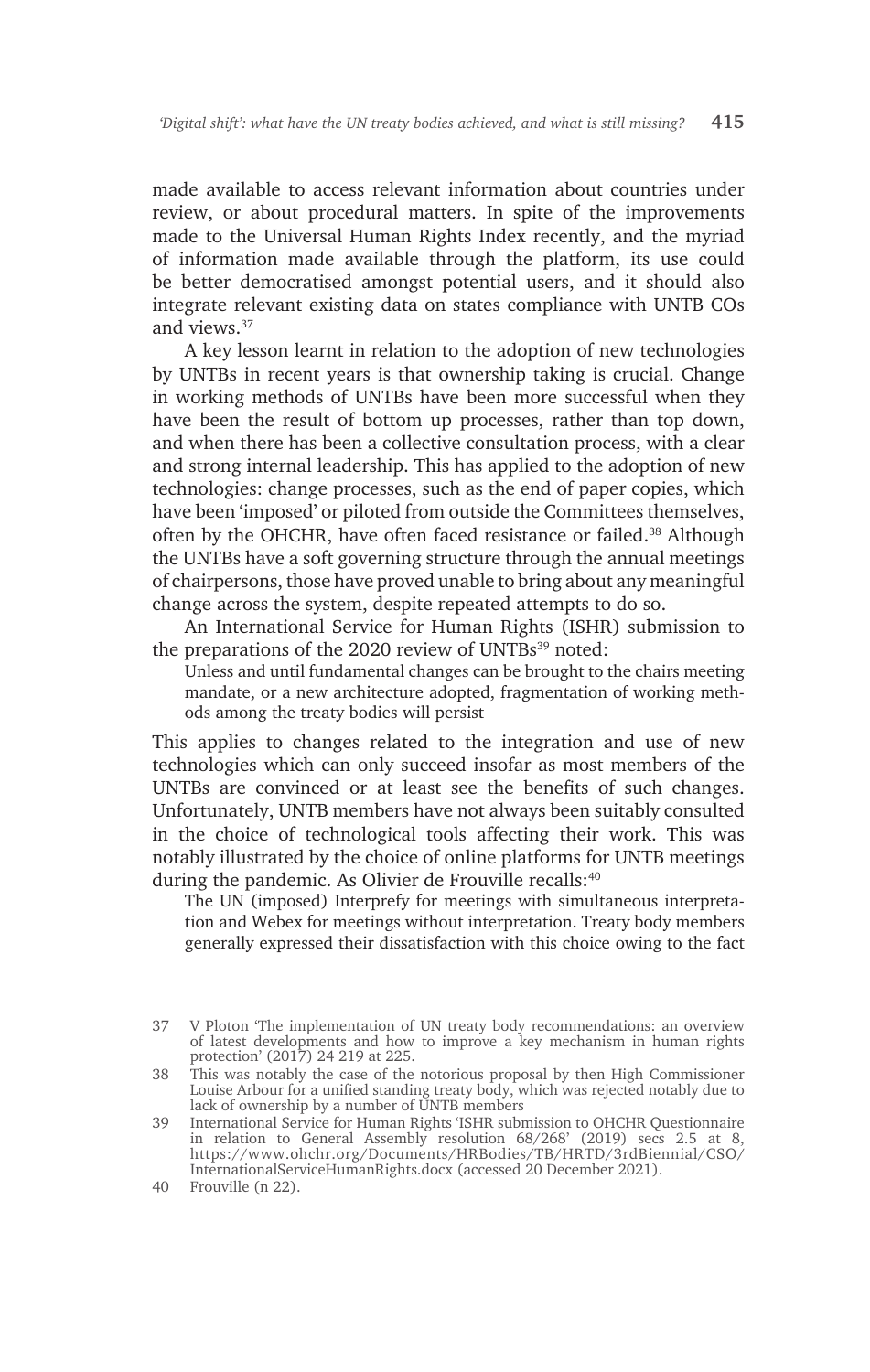that these platforms were deemed too complicated and not very reliable. Another digitalisation challenge is what information and data can and should be made public. This is particularly relevant for UNTBs, which have traditionally applied a culture of confidentiality,<sup>41</sup> which has been described as equivalent to opacity.<sup>42</sup> It is undeniable that much of the information handled by UNTBs is sensitive insofar as it relates to victims and their relatives who may be at risk of persecution, reprisal or other forms of serious harm. Digitalisation of information must preserve the confidentiality of sources and victims as relevant, including through the use of encryption and secure communication channels, which NGOs have asked the OHCHR to improve.<sup>43</sup> Nevertheless, a number of inputs and outputs of the UNTBs could be made public but are not. Those include all submissions by NGOs to countries under review where there is consent from authors. UNTB inquiries have also been described as opaque, notably because final reports may not be made public.<sup>44</sup> Other examples include responses from states parties to CERD early warning and urgent actions, which are not made publicly available on the CERD website, or correspondence between UNTBs and states parties on reprisals, which are confidential except for the Committee against Torture  $(CAT)^{45}$  and the Committee on the Protection of the Rights of All Migrant Workers and Members of their Families (CMW).<sup>46</sup> A comprehensive digital shift process for UNTBs and beyond within OHCHR should also consider what information is currently not public but should be, and the other way round.

- 41 For instance, in the early 2000s, the only office in Palais Wilson which had to be locked with a key was the CAT Secretariat.
- 42 For instance, in relation to the inquiry procedure. See 'Joint NGO Statement on the occasion of the Twenty-ninth meeting of UN treaty body chairs' 27-30 June 2017, New York at 5, https://www.ohchr.org/Documents/HRBodies/ TB/AnnualMeeting/29Meeting/JoinNGOStatement.pdf (accessed 20 December 2021).
- 43 See International Service for Human Rights 'COVID-19 | Principles and recommendations on ensuring civil society inclusion in UN discussions' 24 April 2020 https://ishr.ch/latest-updates/covid-19-principles-and-recommendationsensuring-civil-society-inclusion-un-discussions/ (accessed 20 December 2021).
- 44 In instances such as the four-year CAT inquiry on Egypt, only a summary was made public. See United Nations Report of the Committee against Torture, Sixtieth Session 18 April-12 May 2017: United Nations, New York (UN Doc A/72/44 secs 58-71).
- 45 United Nations Human Rights: Office of the High Commissioner 'Committee against torture: reprisals letter' https://www.ohchr.org/EN/HRBodies/CAT/Pages/ ReprisalLetters.aspx (accessed 20 December 2021).
- 46 United Nations Human Rights Treaty Bodies: UN Treaty body Database' https:// tbinternet.ohchr.org/\_layouts/15/treatybodyexternal/TBSearch.aspx?Lang =en&CountryID=93&TreatyID=7&DocTypeID=130 (accessed 20 December 2021).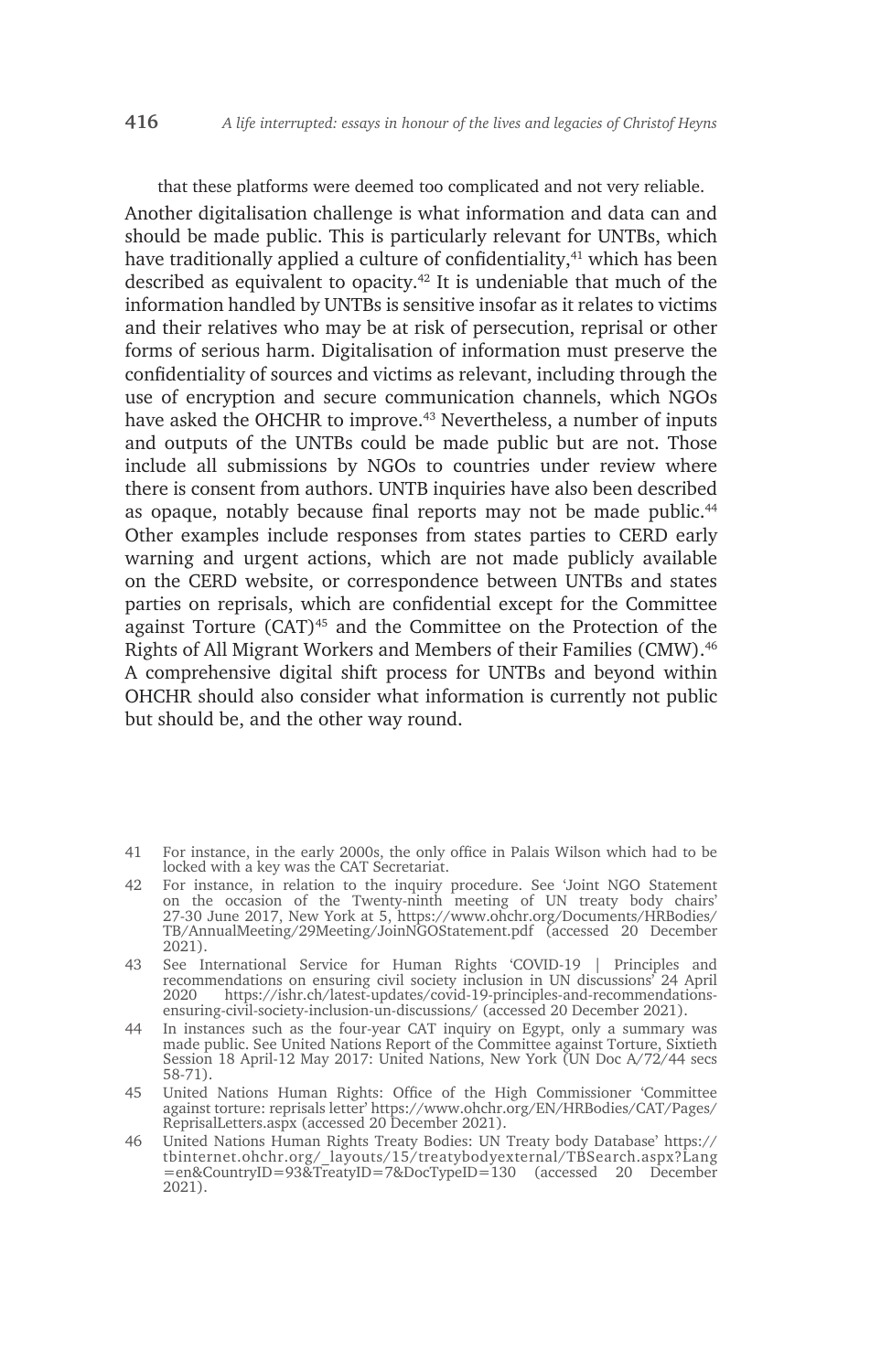#### *A gap between Geneva and the field: case study on webcasting of UNTB sessions*

The live webcasting of public sessions of UNTBs, especially periodic reviews of states parties, constitutes one of the successes of digitalisation. For those who, like Christof Heyns, are concerned with the impact of UNTBs on the ground, the ability for all those who cannot be physically present in Geneva to follow and engage in country reviews made a major difference.

The webcasting of UNTB sessions began in early 2012, and was originally undertaken by a small group of NGOs dedicated to support NGO engagement with the UNTBs, most of which subsequently formed part of the TBnet coalition. These Geneva-based NGOs live webcasted public sessions of the Committee with their own very limited resources on the platform http://www.treatybodywebcast.org/. The quality of image and sound was often unstable, and because they could only use one camera, most of the speakers could not be filmed properly. Despite the difficulties and the 'makeshift' nature of the original practice, it quickly picked up across most public UNTB sessions, and the June 2012 report of then High Commissioner Pillay<sup>47</sup> on strengthening UNTBs, the most comprehensive ever UN report on the system, included a dedicated paragraph with suggestions to systematise the webcasting of sessions. The emerging practice clearly filled a glaring gap, and states subsequently acknowledged the need for the UN to take over the process, which the NGOs had been calling for from early on, in GA resolution 68/268 of April 2014, which instructed the UN to take over the webcasting 'as soon as feasible'.48

Following a lengthy and bureaucratic process, typical to the UN, including needs assessment, identification of providers and technical works, it was only in August 2016 that the webcasting effectively became functional and NGOs were finally able to stop filling the gap on their own. The webcasting of sessions has led to significant improvements in bringing the UNTBs closer to the ground, including a series of public events at the national level,<sup>49</sup> often organised with supports from UN

<sup>47</sup> N Pillay 'Strengthening the United Nations human rights treaty body system: a report by the United Nations High Commissioner for Human Rights' June 2012 https://www2.ohchr.org/english/bodies/HRTD/docs/HCReportTBStrengthening. pdf (accessed 20 December 2021).

<sup>48</sup> United Nation General Assembly 'Strengthening and enhancing the effective functioning of the human rights treaty body system' Resolution adopted by the General Assembly on 9 April 2014, Sisty-eighth session, res 68/268; secs 22.

<sup>49</sup> On the occasion of the 2014 review of Ireland by the HR Ctte, See Media Advisory-Rights Groups Gather in Dublin as Ireland Faces UN in Geneva available at https:// www.iccl.ie/archive/media-advisory-rights-groups-gather-in-dublin-as-irelandfaces-un-in-geneva/ (accessed 20 December 2021).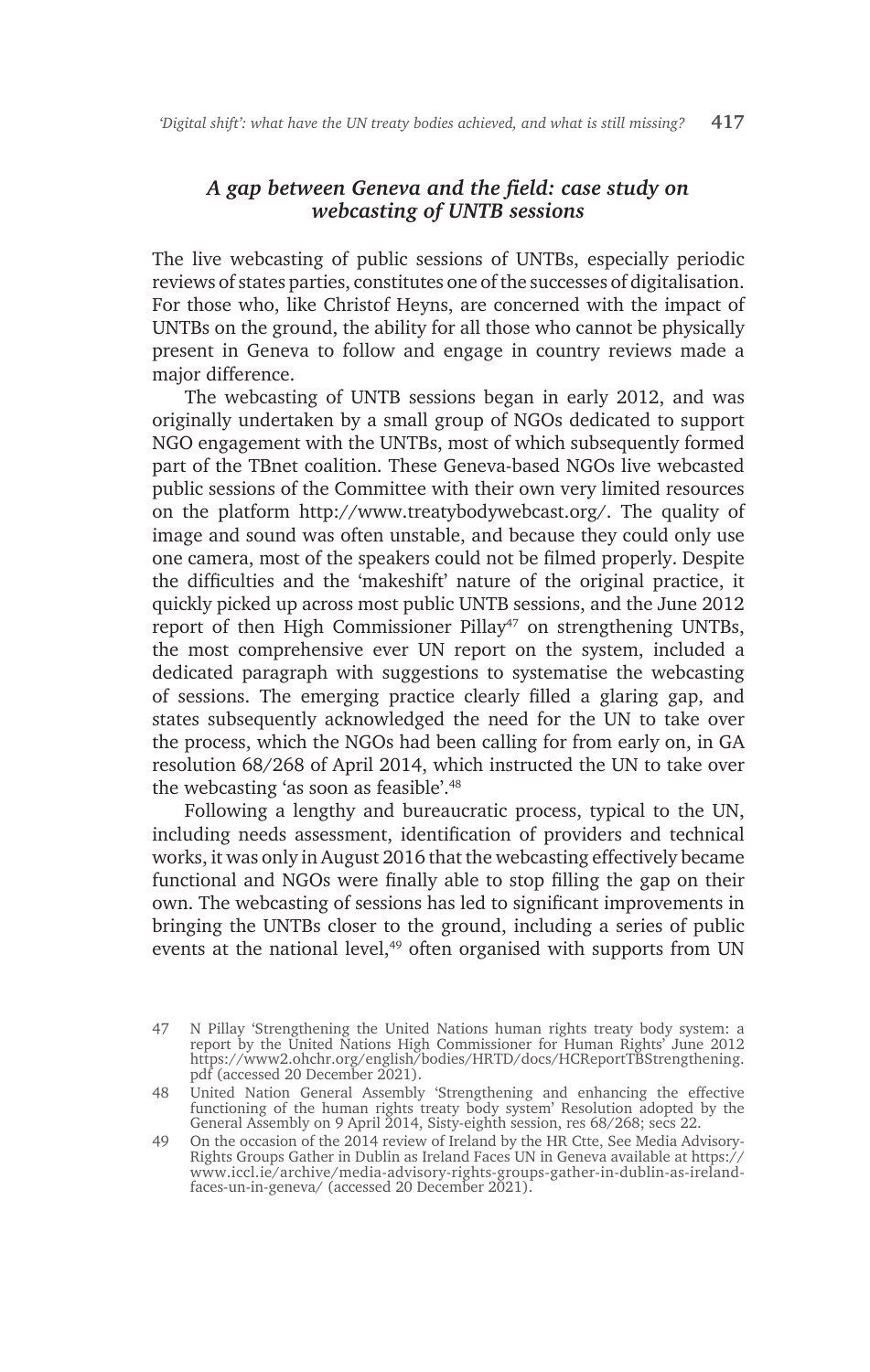country teams, to follow the reviews of states parties, and discuss amongst relevant stakeholders.

It is worthwhile noting that when she launched her report nearly ten years earlier, Navi Pillay already acknowledged that 'technology can and should serve human rights' and called for 'the utilization of new technologies, including webcasting and videoconferencing to increase visibility and accessibility to these treaty bodies'.50 Although webcasting is now fully operational, the COVID crisis and the obligation to work remotely for all clearly demonstrated that the UNTBs are still not able to work online, and far from making the most of the potential opportunities of videoconferencing, and online work more broadly. Some of the reasons for this are analysed below.

## **The current situation**

#### *Digitalisation and the 2020 review of UNTBs*

As mentioned above, the need for UNTBs to better and more fully embrace new technologies was identified much earlier, including as part of the comprehensive 2012 Pillay report. Yet, aside from some of the highlighted developments such as webcasting of sessions, much remains to be done.

The need was also clearly and widely repeated and articulated ahead of the 2020 review. For instance, a review of state responses to the third UN Secretary General biennial questionnaire on UNTBs<sup>51</sup> found that 21 states

recommend improving the use of information technology throughout the treaty body system. Further facilitating the use of video-teleconferencing, improving the OHCHR website's navigation and search functions, as well as allowing for the broadest possible broadcasting of treaty body meetings (also through social media) are examples of cost-effective means of improving accessibility to the system.52

In preparation of the 2020 review, ISHR noted that 'limited transparency, visibility, and accessibility of the system … considerably limits engagement by national level civil society and national human

<sup>50</sup> United Nations Human Rights: Office of the High Commissioner 'A call to save the human rights treaty body system', 22 June 2012 https://www.ohchr.org/ en/NewsEvents/Pages/StrengtheningTreatyBodies.aspx (accessed 20 December 2021).

<sup>51</sup> Geneva Academy "An overview of Positions Towards the 2020 Treaty Body Review by States, NGOs, Treaty Body Members, Academia, OHCHR" https://www.genevaacademy.ch/joomlatools-files/docman-files/Overview%20of%20positions.pdf (accessed 4 January 2022).

<sup>52</sup> Australia, Bahamas, Barbados, Bolivia, Dominican Republic, Estonia, Fiji, Gambia, Haiti, Malawi, Maldives, Marshall Islands, Mauritius, Netherlands, Solomon Islands, Spain, Sweden, Switzerland, Thailand, Turkey, Vanuatu.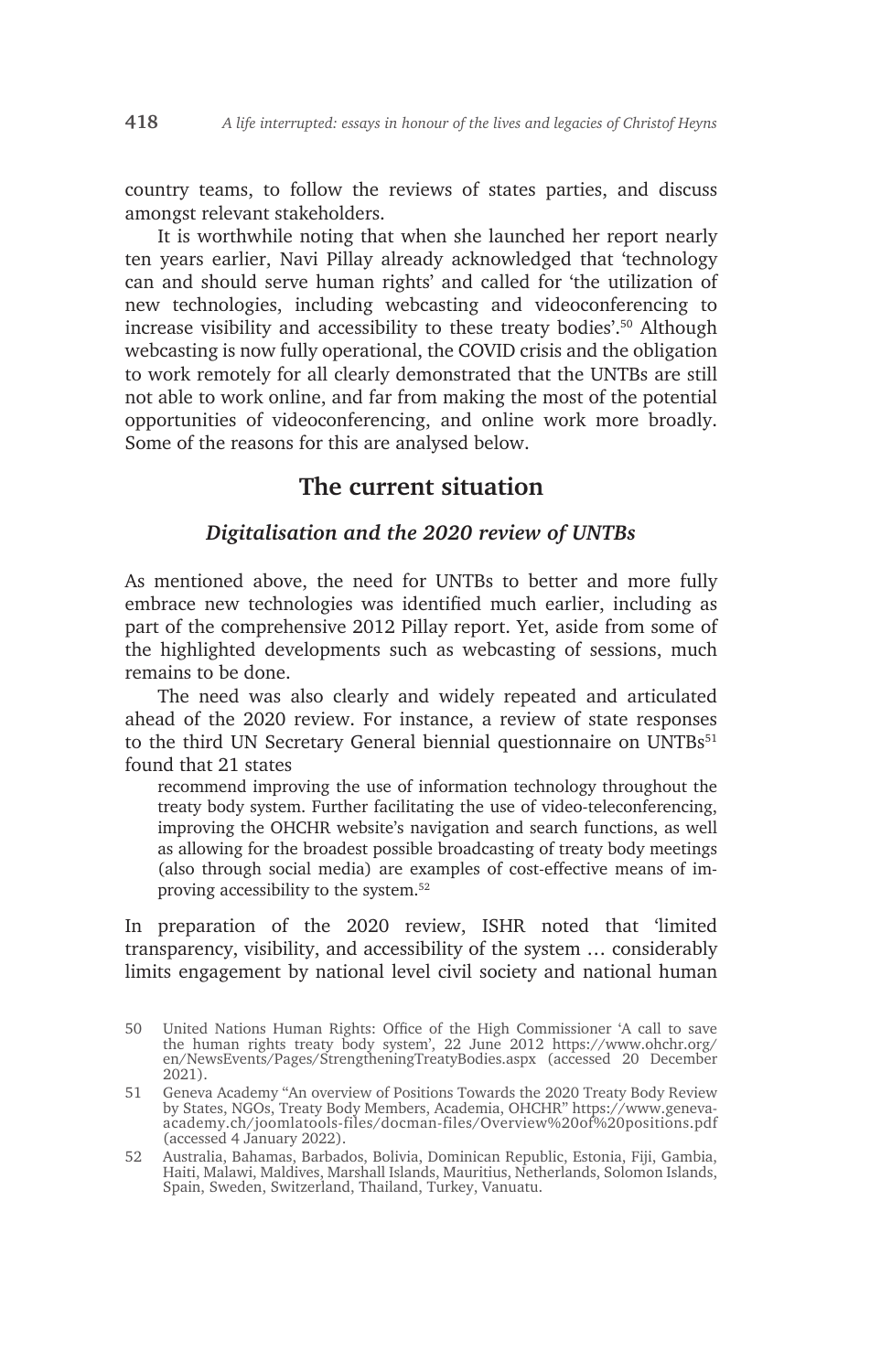rights institutions'.53 Although not solely due to limited digitalisation, those fundamental challenges could nonetheless be addressed through better use of tech tools, for instance, the issue of limited visibility which is notably due to the absence of a proper communication or media strategy across the UNTBs, and the very limited use of social media.

UNTB members ahead of the 2020 review themselves recognised the need to 'increase the visibility and accessibility of the treaty body system, including through a much-needed improvement of the OHCHR website' as well as the need 'to increase the capacity of treaty bodies to consider individual communications'54 – two challenges that also could be partially addressed through the use of suitable tech tools.

In their final report on the 2020 review of GA Resolution 68/268, the co-facilitators Morocco and Switzerland acknowledged the 'considerable potential of digitalization towards an increased efficiency of the treaty bodies and the interaction with all relevant stakeholders'.55 The co-facilitators called for a 'dedicated project' on digitalisation of the work of UNTBs,<sup>56</sup> which resulted in a proposal of the Chair of UNTB chairs<sup>57</sup> that focuses on three main topics: adoption of fixed and predictable cycles of reviews; harmonisation of working methods and digital shift.

The Chair's proposal constitutes one of the most elaborate and detailed vision by UNTB members about what a digital transformation should entail. The move is significant given that it is the first time that a Chair of UNTB chairpersons has been on the initiative to develop an ambitious vision, and such move should primarily come from the UNTBs themselves, given that they have the prerogative to define their own working methods.

The proposal acknowledges that 'there are areas of Treaty Body work that could benefit from moving on-line and be enhanced by advanced, integrated digital platforms'58 and 'transferring current Treaty Body practice to online modes, such as holding regional online consultations'.59 The proposal envisages the development of a 'digital toolkit' which

<sup>53</sup> International Service for Human Rights (38 above) at 9.

<sup>54</sup> International Service for Human Rights (38 above).

<sup>55</sup> The President of the General Assembly 'Report on the process of the consideration of the state of the UN human rights treaty body system'; secs 13 https://www. un.org/pga/74/wp-content/uploads/sites/99/2020/09/2HRTB-Summary-report. pdf (GA President report) (accessed 20 December 2021).

<sup>56</sup> GA President report (n 55) 17.

<sup>57</sup> 'Proposal of the Committee on the Rights of Persons with Disabilities – 2020 Review for Treaty Body strengthening' 3 August 2021 https://www.ohchr.org/Documents/ HRBodies/Annual-meeting/Proposal-CRPD-3August2021.docx (CRD 2020 review) (accessed 20 December 2021).

<sup>58</sup> CRPD 2020 review (n 57) secs 3 at 5.

<sup>59</sup> CRPD 2020 review (n 57) 6.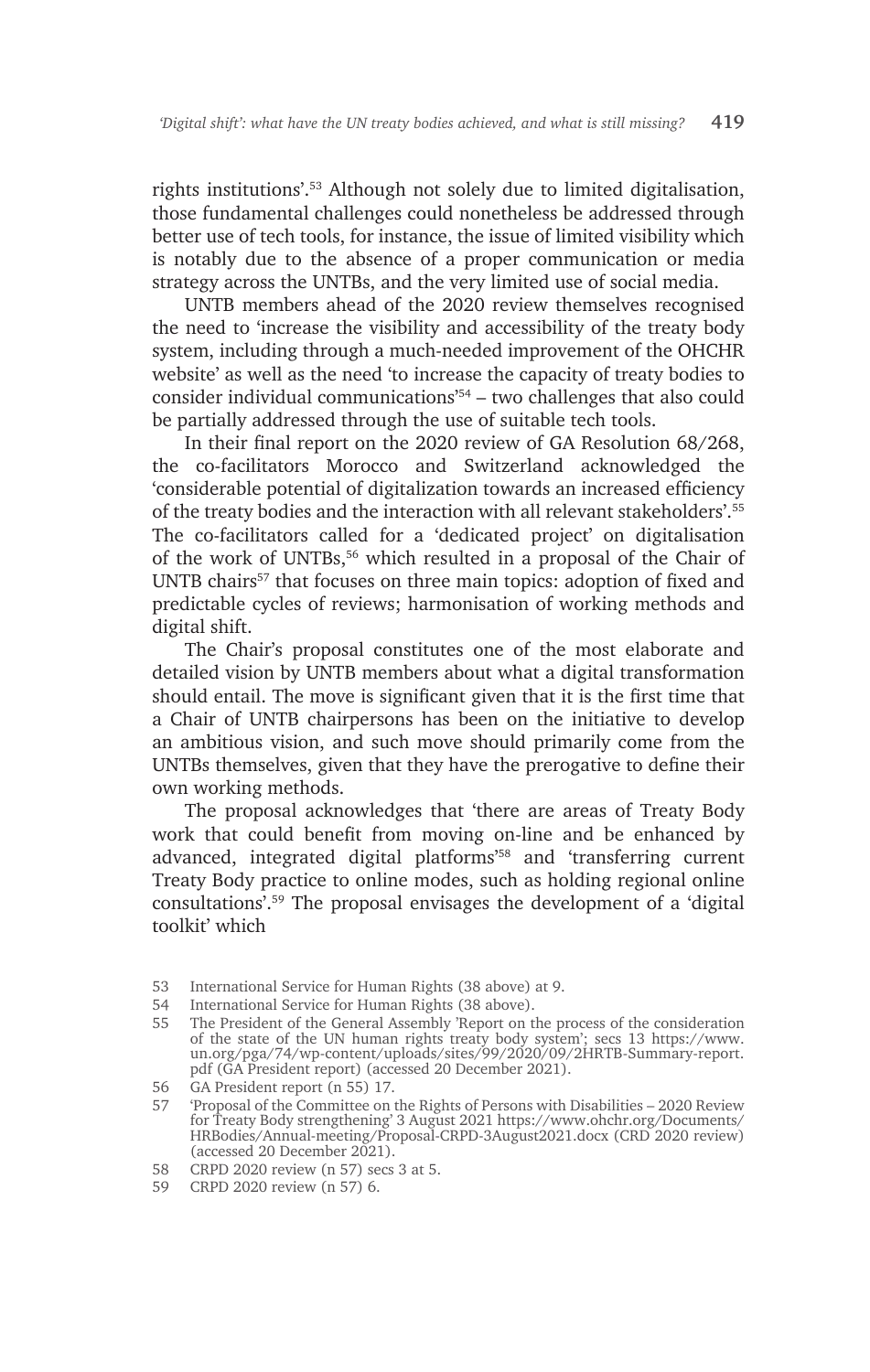should be able to operate as a 'communities of practice' platform to support stakeholder engagement, working groups of Treaty Bodies and joint work undertaken by the Treaty Bodies. It will require a video conferencing/webcasting platform that is accessible and sustainable across the digital divide.

The OHCHR hired an expert consultant to work on the development of a digital tool across the office and the mechanisms it hosts, including UNTBs, in 2021, an assignment which was ongoing at the time of writing. The development of the tool presents a significant opportunity, given the glaring gap, the scope of needs, and the potential to make a range of gains by adopting the most suitable tech tools. In her address to the UNGA in October 2021, the CRPD chair mentioned that she believed there was 'still an opportunity for consensus' and that her proposal 'acknowledges that remote or virtual work needs to be recognised as part of the core mandate of UNTBs. This requires recognition of the time and effort that this additional work represents, through the provision of an honorarium.'

Any new digital tool designed for members and users of the systems, such as States and civil society, will only be a success insofar as the needs, views and perspectives of users are integrated in the formulation process.

Despites the various missed opportunities in taking the perspectives of users in the designation of new UNTB tools for users, such as online submission platforms, or requirements for petitioners, it is hoped that the OHCHR will undertake a robust consultation process to guarantee maximum ownership of the future digital platform or toolkit.

#### *A game changer: COVID-19*

The global COVID-19 pandemic affected nearly each and every individual on the planet. In the human rights world, and despite the obvious challenges, some people saw the crisis as a provider of new opportunities, $60$  including in relation to better use of technology. $61$ 

For UNTBs, the pandemic revealed the fundamental and deep vulnerabilities of the system, which have been exposed time and again across the five decades since the first treaty body was established. Many, arguably most, of the inherent challenges identified by Philip Alston in his 1989 report $62$  on UNTBs have persisted, and sometimes

<sup>60</sup> D Petrasek 'Imagining our post-pandemic futures: COVID-19 is challenging the human rights movement to adapt, transform, and look ahead-so as to meet urgent demands now while laying the groundwork for a better future' (2020) https:// www.openglobalrights.org/up-close/pandemic-futures/#up-close (accessed 20 December 2021).

<sup>61</sup> Biegon (n 13).

<sup>62</sup> United Nations General Assembly 'Effective implementation of international instruments on human rights, including reporting obligations under international instruments on human rights' forty-fourth session 8 November 1989. UN Doc A/ 44/ 668.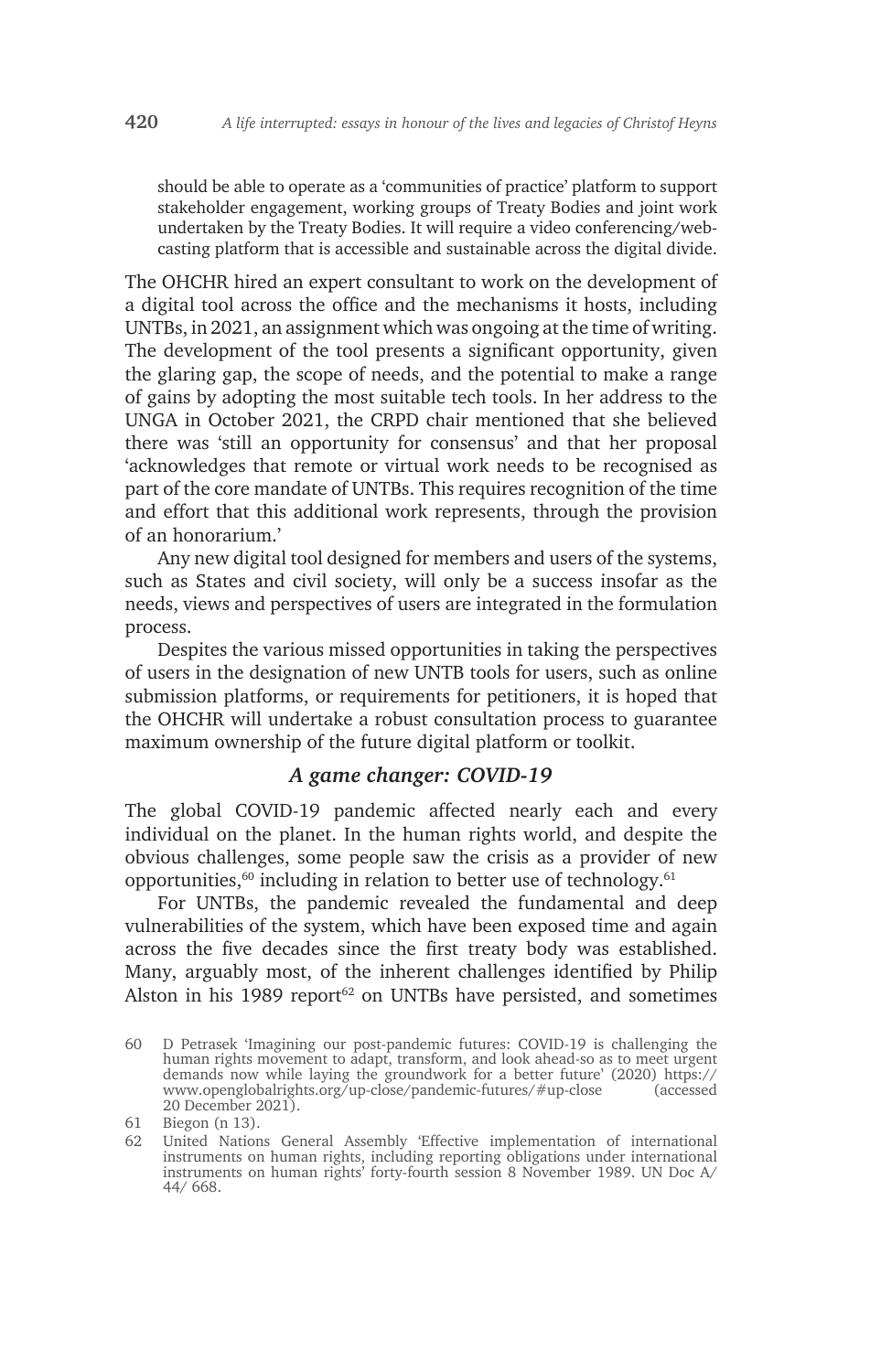considerably worsened since then. Faced with a radical challenge such as a global pandemic, the system collapsed: UNTBs were not able to adapt to the new normal, and reviews of states parties were suspended for months, resulting in a backlog of hundreds of periodic reports awaiting review across the system.<sup>63</sup> For example, at an average rate of six reports reviewed per session, and three sessions per year, it will take over 11 years for the Committee on the Rights of Persons with Disabilities (CRPD Committee) to review all reports currently pending review, excluding new periodic reports submitted in the meantime. That situation, which following the emergence of COVID, has become a reality for all UNTBs, constitutes in and of itself an expression of deep failure of the system.

The inability of UNTBs to adapt to COVID-19 and undertake reviews of states parties online is an expression of the profound weakness of the system and the related absence of institutional resilience. In the words of a CAT member, the system simply proved itself incapable of adaptation.<sup>64</sup>

Unlike regional human rights mechanisms such as the Council of Europe or the African Commission on Human and Peoples' Rights,<sup>65</sup> the UNTBs were only able to undertake a few periodic reviews,<sup>66</sup> only starting in 2021. The Committee on Enforced Disappearances (CED) was celebrated<sup>67</sup> as the first UNTB to carry out an online review of a state party in October 2020,<sup>68</sup> which was the only online review carried out across all UNTBs in 2020.<sup>69</sup>

Many actors, including civil society<sup>70</sup> and states, expressed their frustration with the inability of UNTBs to adapt to the situation and

- 68 For a detailed account of the pioneering review of Iraq by CED, see Frouville (n 22).
- 69 United Nations General Assembly 'Audit of the activities, performance and results of staff support provided to the human rights treaty body system by the office of the United Nations High Commissioner for Human Rights' Seventy-sixth session 17 August 2021. UN Doc A/76/197 secs 33.
- 70 Joint NGO letter dated 2 October 2020 and endorsed by over 500 organisations from all world regions, available at https://imadr.org/wordpress/wp-content/ uploads/2020/10/Joint-civil-society-letter\_2021-UNTBs-reviews-in-the-COVID19 context\_02.10.2020.pdf. Joint NGO letter dated 11 May 2020 and endorsed by over 40 organisations, https://www.ishr.ch/sites/default/files/documents/joint\_

<sup>63</sup> 428 periodic reports of states parties were awaiting review as at 6 October 2021, including a record 71 reports to CRPD; 6 October 2021.

<sup>64</sup> United Nations Convention against torture and other cruel, inhuman or degrading treatment or punishment, committee against torture 'Summary record of the 1823rd meeting' 13 July 2020. UN Doc CAT/C/SR.1823 secs 17 (CAT Summary record).

<sup>65</sup> Ochoa & Reinsberg (n 12).

<sup>66</sup> List as at June 2021 available in 'Joint NGO submission to the ten UN human rights Treaty Bodies' chairpersons and their respective Secretariats' https://www.ohchr. org/Documents/HRBodies/Annual-meeting/Geneva\_chair\_meeting\_ENG\_ESP\_ FRE final.docx (accessed 20 December 2021).

<sup>67</sup> United Nations Human Rights, Office of the High Commissioner 'Enforced disappearances: UN Committee to hold special online dialogue with Iraq' 3 September 2020 https://www.ohchr.org/en/NewsEvents/Pages/DisplayNews. aspx?NewsID=26205&LangID=E (accessed 20 December 2021).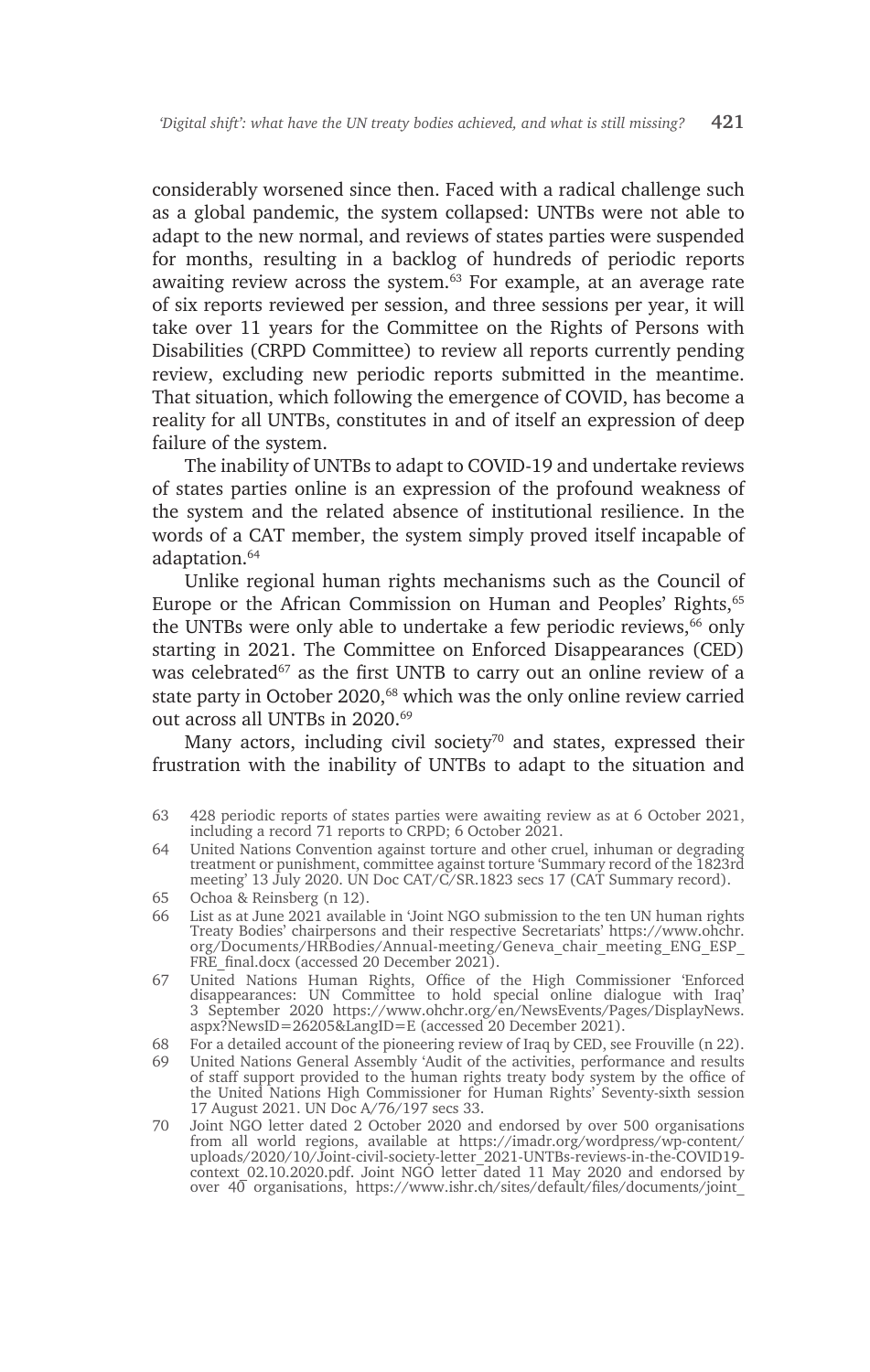carry on with their work. A joint NGO submission ahead of the 2020 review noted the following:71

We are aware that some treaty bodies have held civil society consultations through remote participation ... these practises are still ad hoc, and we consider that the treaty bodies could and should make more frequent use of technologies to ensure remote participation for civil society representatives who may not be able to travel.

A joint submission of 46 states emphasised the following: 72

We appreciate that seven treaty bodies have held -- or will hold -- State party dialogues during online sessions in 2021. In this new working environment in which we all find ourselves, we recognize that a discussion is required on how to appropriately support, including financially, the participation of experts in remote meetings for the good functioning of the treaty body system in the future and to continue to ensure highly qualified independent and impartial experts from diverse geographical backgrounds.

The scheduling of online reviews gave rise to additional challenges as some argued that reviews could only take place in person, $73$  and UNTBs had to identify which countries to prioritise for review, and they adopted a problematic policy of asking permission from states parties to review them online.

NGOs raised concern about the lack of clarity in the identification of countries scheduled for online reviews and the predominance of Western countries.74

An in-depth legal advice commissioned by the ISHR to a leading international law firm<sup>75</sup> found that the core UN treaties empower UNTBs 'to undertake periodic reviews online, with or without the presence or consent of the state concerned' and to 'accord genuine, meaningful consideration' to all UNTB directives, 'including any requests or invitations to attend review meetings convened online'. However, just

ngo letter un human rights treaty bodies during the covid-19 pandemic 11may2020.pdf (accessed 20 December 2021).

- 71 'Joint NGO submission to the co-facilitators of the General Assembly review of resolution 68/268 on the human rights treaty body system' 7 July 2020, https:// www.ohchr.org/Documents/HRBodies/TB/HRTD/CoFacilitationProcess/ OtherStakeholders/CSOSubmission.pdf (accessed 20 December 2021).
- 72 Letter from a group of 46 states to the 33rd meeting of UNTB Chairpersons (7-11 June 2021) available at https://www.ohchr.org/Documents/HRBodies/ Annual-meeting/Letter-group-46-States-2June2021.pdf (accessed 20 December 2021).
- 73 See the arguments developed by CAT members, including the affirmation that the Committee is 'unable to carry out its core activities online' see CAT Summary record (n 64). CAT was the most reluctant Committee to embrace online reviews of states parties, which gave rise to tensions notably with civil society, including a private joint NGO letter to the Committee submitted in March 2021.
- 74 'Joint NGO submission coordinated by race & equality and ISHR to the 33rd meeting of UNTB chairpersons' June 2021 available at https://www.ohchr.org/Documents/ HRBodies/Annual-meeting/Geneva\_chair\_meeting\_ENG\_ESP\_FRE\_final.docx (accessed 20 December 2021).
- 75 Legal advice dated July 2021 (ISHR Legal advice).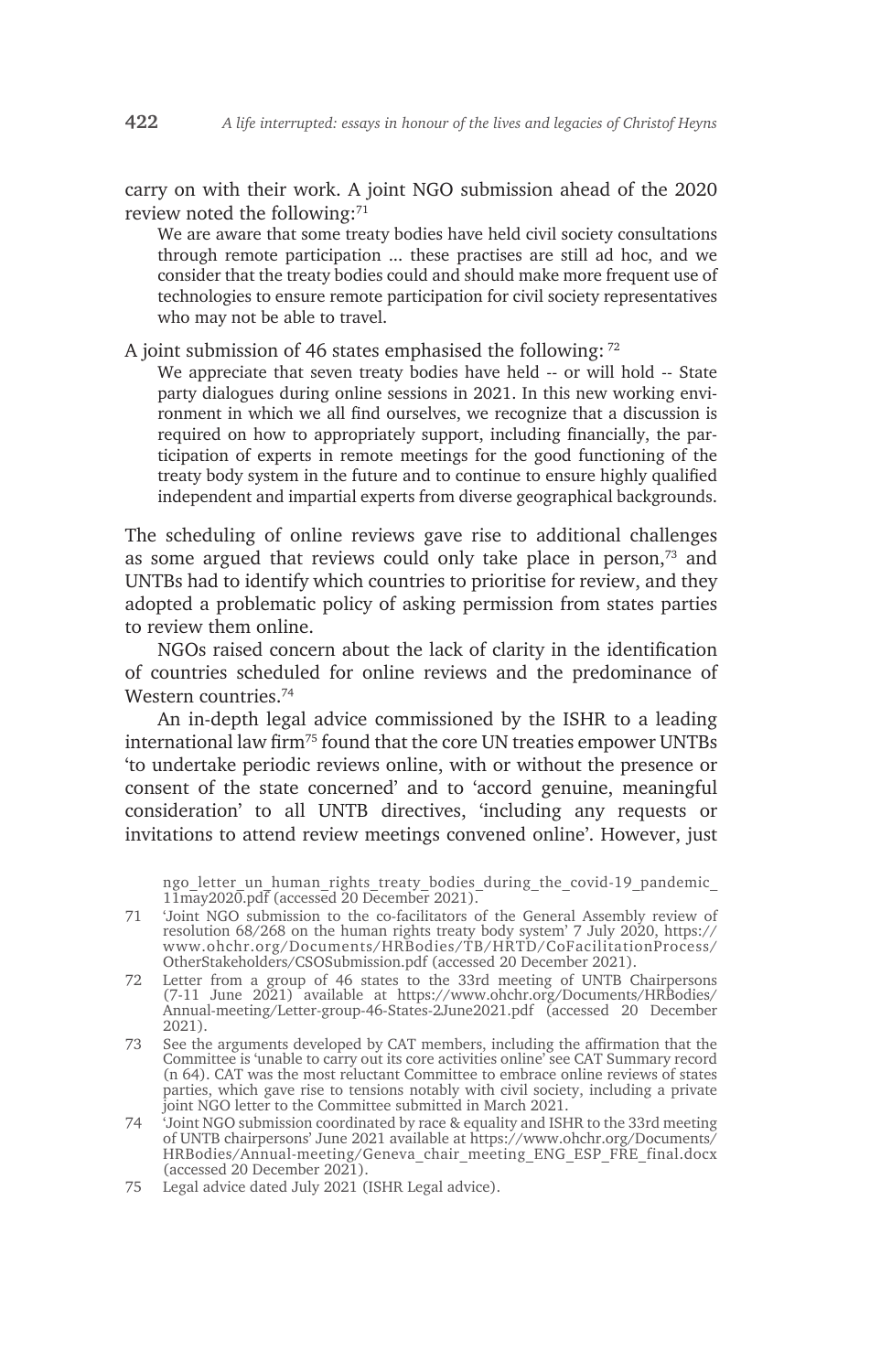like the general obligation to attend and participate in the review of state report review process, this obligation is not 'absolute'.

It was not until September 2021, after an interruption of 18 months, that UNTBs were able to return to a regular schedule of reviews, thanks to the resumption of in person sessions in Geneva.

As rightly noted by the co-facilitators of the 2020 review of UNTBs, 'the COVID-19 pandemic has drawn everyone's attention to the need to strengthen the capacity of the treaty bodies to engage and interact online. It also constitutes a momentum to tackle longstanding issues regarding a digital shift in the work of the treaty body system'.76

At the time of writing, one could not help but see that many, but not all, of the opportunities provided by the pandemic to transform the UNTB system and move it into the 21st century were being lost, leaving a deep sense of frustration to those who thought that the crisis would contribute to speed up the long awaited reforms to the system. It is hoped that the ongoing process at OHCHR and in the UNTBs of digital shift will lead to the urgently needed improvements in the adoption of technological tools.

#### *Focus on social media*

The emergence and explosion of social media in the last two decades constitutes one of the most visible features of the digital revolution. The use of social media has played a critical role in major societal changes, as illustrated by the Arab Spring revolutions,<sup>77</sup> or the election of Donald Trump in the United States. Online surveillance, and freedom of association online have become topics of exacerbated scrutiny during the COVID pandemic.78

As mentioned above, UNTBs have struggled to establish a robust online presence. Complaints about 'the website' have been recurring from the UNTBs themselves, as well as state and non-state users. A review of joint NGO recommendations to the UNTB chairpersons in 2018 found that several recommendations had been suggested to the Chairs in previous years in relation to visibility and social media, all of which had been either partially implemented or not implemented.79 None of the ten UNTBs at that time had a presence on Twitter, for

<sup>76</sup> The President of the General Assembly (n 55) 13.

<sup>77</sup> S Joseph 'Social media, political change and human rights' (2012) 35(3) 145.

<sup>78</sup> Including from UNTBs, See statement of the Chairpersons 'UN human rights treaty bodies call for human rights approach in fighting COVID-19' 24 March 2020 https://www.ohchr.org/EN/NewsEvents/Pages/DisplayNews. aspx?NewsID=25742&LangID=E (accessed 20 December 2021).

<sup>79</sup> Assessment of NGO recommendations to the UNTB chairs 2015-2017 https:// tbinternet.ohchr.org/Treaties/CHAIRPERSONS/Shared%20Documents/1\_Global/ INT\_CHAIRPERSONS\_NGO\_30\_27299\_E.xlsx (accessed 20 December 2021).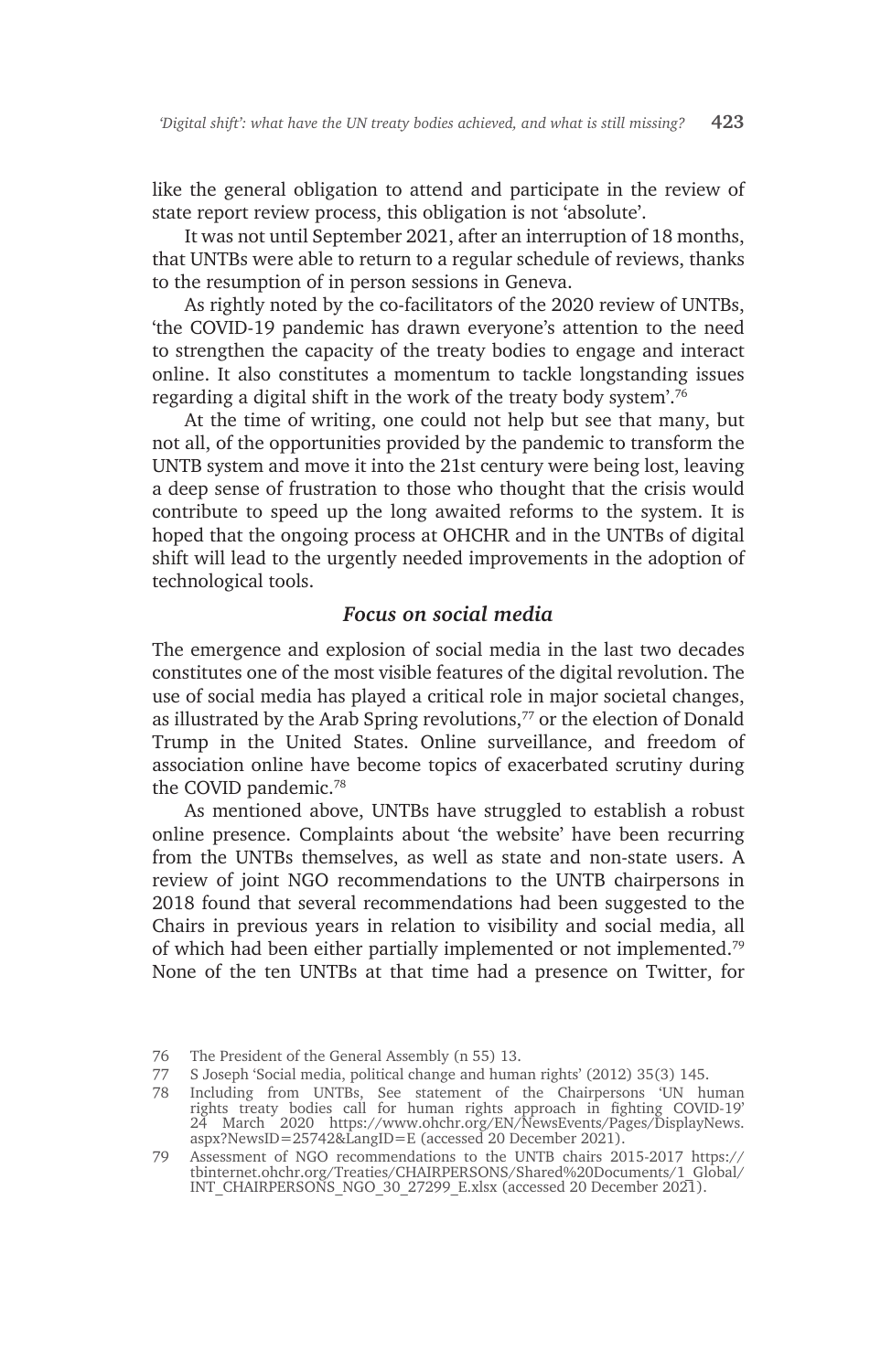instance, while the UN Human Rights Council had already been on Twitter since September 2009.80

For years, individual NGOs tweeted during public sessions of the UNTBs. The first Committee to establish a presence on Twitter was CMW in September 2018 (@UN\_CMW), followed by CRC Committee in February 2021.81 The UNTBs opened a dedicated collective twitter account<sup>82</sup> in November 2020, when the UN Special Procedures already had theirs<sup>83</sup> since July 2018. To date, the CMW and CRC Committees are the only two UNTBs with a dedicated presence on twitter, where most 56 UN Special Procedures have a dedicated presence on twitter. Although it has significantly progressed in recent years, the proportion of UNTB members with a presence on twitter is significantly lower than Special Procedures mandate holders: as at March 2020, 39 of the 173 UNTB members (or 23 per cent of them) were on twitter. Ironically, the CRC Committee is not present on Tik Tok, one of the social media most currently used by the youth.

# **Going forward: key priorities, needs and opportunities**

#### *Making the most of the digital shift*

Overall, one can draw a thread of chronically dysfunctional digitalisation in the work of UNTBs over recent years and decades. Some of the most recurring impediments, as mentioned above, have come from resistance from the UNTB members themselves, either due to lack of understanding or lack of consideration for the need to function as a system rather than isolated bodies, or because of vested interests, such as with the issue of compensation for online work. Since the failure of the 2006 Arbour proposal for a unified UNTB, $84$  which sent a lasting chilling effect across the board, High Commissioners and UN Secretary Generals have carefully avoided the 'hot potato' of UNTB reform, except for the 2012 Pillay proposal, which identified practical and welcome avenues for reform, and contributed to the enactment of some of them. Both the current and previous High Commissioners (Bachelet

- 81 UN Child Rights https://twitter.com/unchildrights1?lang=en (accessed 20 December 2021).
- 82 UN Treaty Bodies https://twitter.com/UNTreatyBodies (accessed 20 December 2021).
- 83 UN Special Procedures https://twitter.com/UN\_SPExperts (accessed 20 December 2021).
- 84 United Nations International Human Rights Instruments 'Concept paper on the High Commissioner's proposal for a unified standing treaty body' 22 March 2006 UN Doc HRI/MC/2006/2.

<sup>80</sup> UN Human Rights Council https://twitter.com/UN\_HRC (accessed 20 December 2021).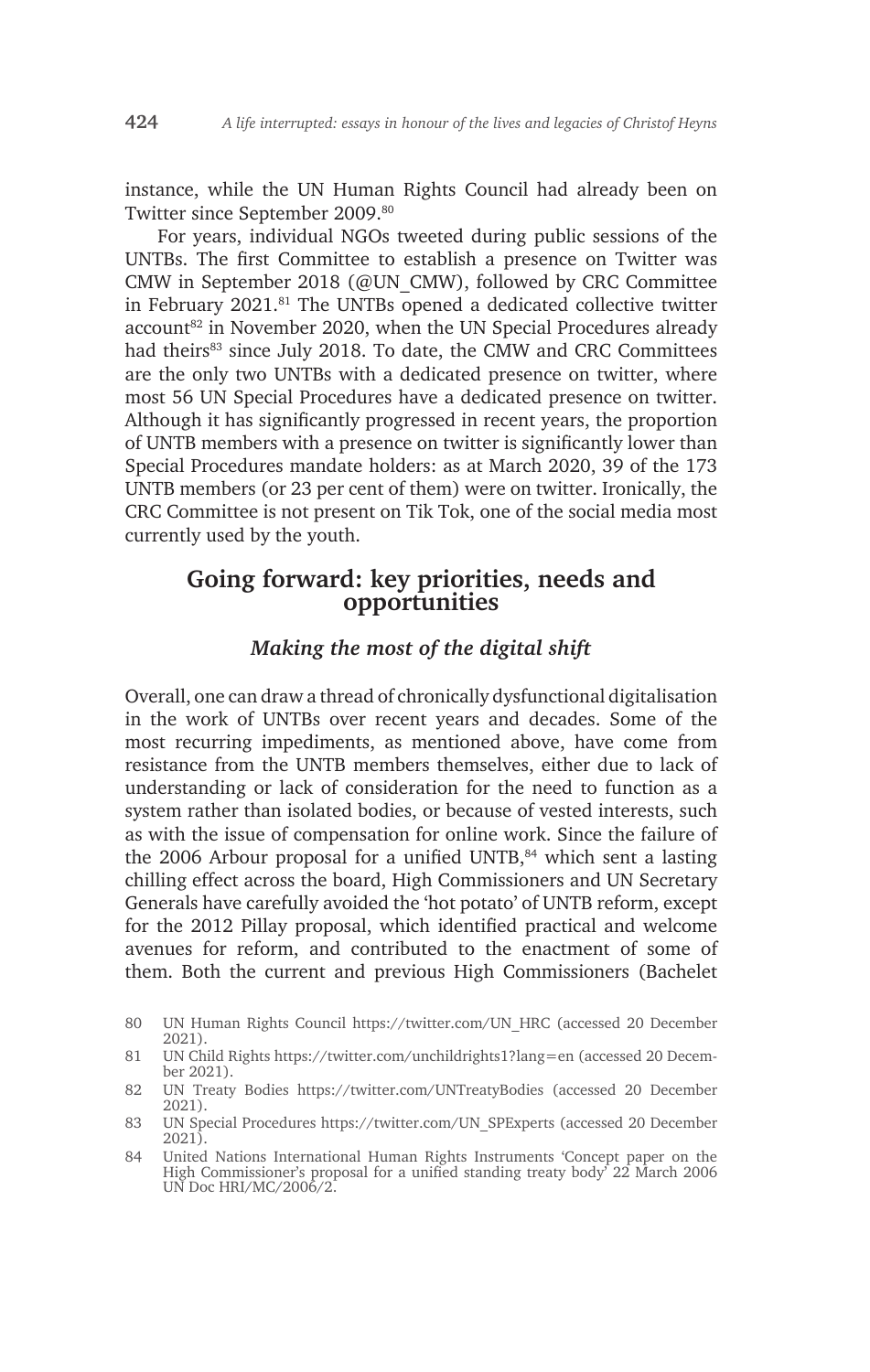and Al Hussein),<sup>85</sup> and current Secretary General Antonio Guterres<sup>86</sup> have avoided getting involved in the UNTB strengthening process. Yet, leadership at the highest UN level in any meaningful reform of the system is critical.<sup>87</sup> Unless and until a top leader within the UN machinery decides to deal with the issue, and decision makers stop hiding behind the window-dressing excuse of leaving the UNTBs to decide for themselves, meaningful reforms will continue to lag behind, 88 and the system will continue to fail the rights holders it is meant to serve. The status quo tends to benefit those with an interest in a weak and dysfunctional system.

In addition to the need for clear and courageous leadership, a related challenge that will have to be overcome is the need to meaningfully involve and consult with concerned actors, namely UNTB members, as well as state and non-state users. Failing to involve beneficiaries and users in any process of change can only contribute to stir resistance and opposition. It will be crucial for the ongoing process of 'digital shift' conducted by OHCHR to meaningfully engage with and broaden those constituencies.

Any digital shift reform must ensure security of communications, especially with victims and their representatives. OHCHR and the UNTBs are under the influence of powerful states, and it is imperative that steps and procedures be taken to ensure that the confidentiality of communications between victims, their representatives and the UNTBs and their Secretariat be guaranteed. This requires for instance using encrypted tools whenever necessary, which has not always been the case thus far, and more broadly applying the do no harm principle across the board. Other practical measures may include anonymising names of individuals when they are at risk. Accessibility for persons with disabilities must also be guaranteed. As suggested during an October 2021 panel on digitalisation, considerable inspiration could also be drawn from the private sector.<sup>89</sup>

- 85 See Frouville (n 22) 'throughout the four years of his mandate, Zeid not only completely disregarded these independent organs' potential, but actively participated in their weakening' 12 September 2018, https://www.universal-rights. org/blog/is-zeid-raad-al-hussein-really-the-prince-of-human-rights/ (accessed 20 December 2021).
- 86 V Ploton 'António Guterres, please reform the UN's human rights tools' 20 November 2017 https://www.passblue.com/2017/11/20/antonio-guterres-please-reformthe-uns-human-rights-tools/ (accessed20 December 2021).
- 87 International Service for Human Rights 'Treaty bodies Leadership and innovation from chairs needed to strengthen the system' 5 July 2017 https://ishr.ch/latestupdates/treaty-bodies-leadership-and-innovation-chairs-needed-strengthensystem/ (accessed 20 December 2021).
- 88 V Ploton 'More ambition required to reform UN treaty bodies' 10 July 2014 https://www.opendemocracy.net/en/openglobalrights-openpage/more-ambitionrequired-to-reform-un-treaty-bodies/ (accessed 20 December 2021).
- 89 Verbal intervention of Ashley Bowe and other speakers during the panel entitled 'The digital shift and the role of new technologies towards comprehensive human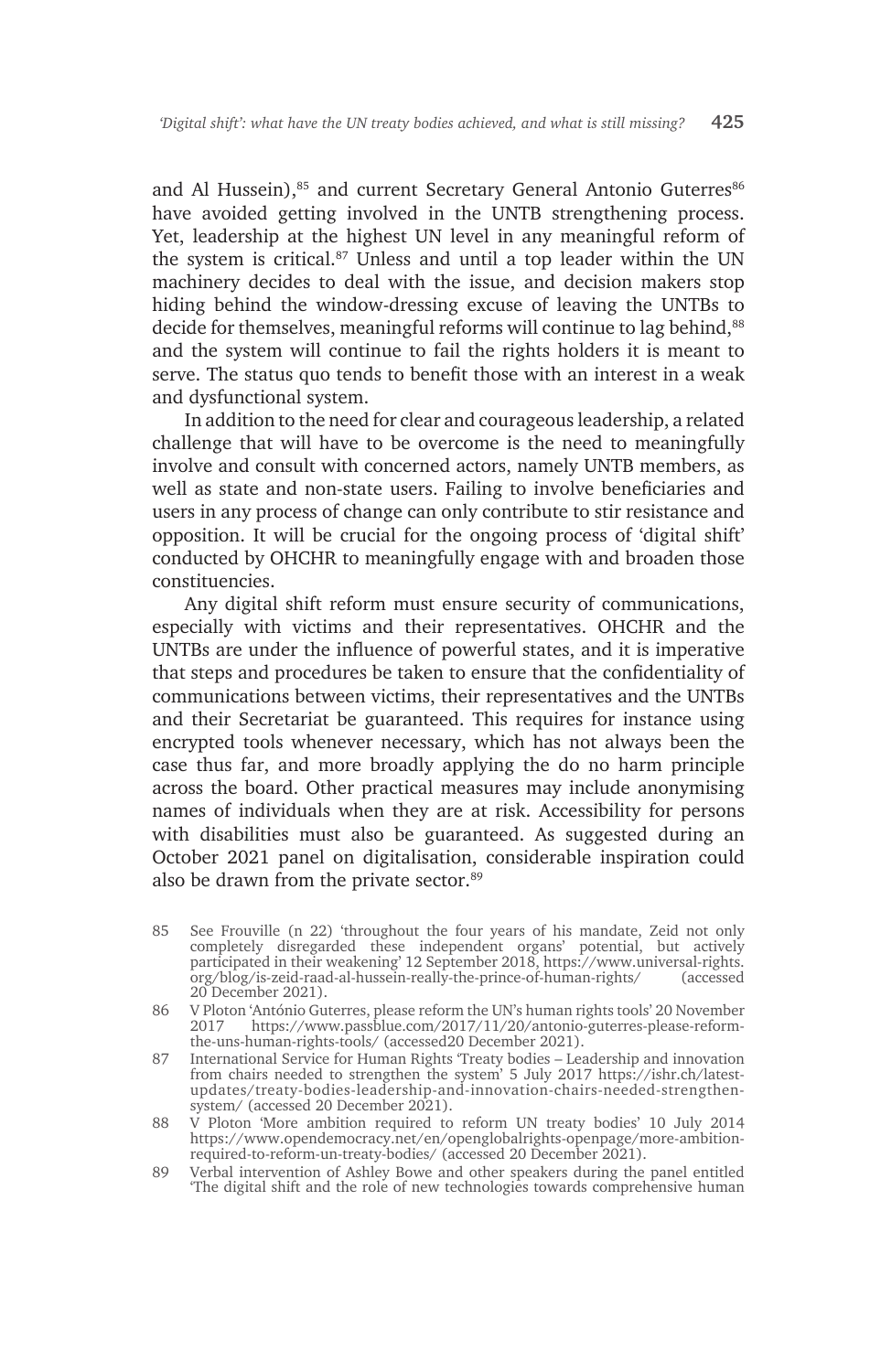Applying the digital shift across the board will also mean ending the cycle of fragmented processes and piecemeal approaches which have tended to be applied across UN human rights mechanisms as illustrated by the adoption of tech tools by some UNTBs, and not others. The ongoing process at OHCHR in a very welcome move acknowledged the need to avoid looking at different parts of the system in isolation, and the imperative for a holistic approach.<sup>90</sup> Quite clearly, a number of digital shift measures could not only benefit the UNTBs, but also other mechanisms, especially the UPR and Special Procedures.

One practical example of how technology could help the work of UNTBs, as well as other mechanisms such as UPR and even Special Procedures, is the need for a good OHCHR database of civil society contacts per country. Although OHCHR receive thousands of email communications from national level NGOs every year, such contacts are not integrated into a centralised database. The absence of such a database means, for instance, that the OHCHR does not in advance inform national level NGOs of an upcoming review opportunity. Although major reviews such as a UPR review may receive considerable advance notice from the OHCHR, states, NGOs and others, many UNTB reviews do not receive comparable attention. This is particularly the case for follow up reviews, many of which do not receive sufficient if any inputs from civil society<sup>91</sup> due to lack of adequate prior notice.<sup>92</sup> It should be relatively easy for the OHCHR to have databases of NGO contacts per country and send them targeted information in advance of adoptions of lists of issues, periodic reviews and follow up assessments. Such databases could avoid situations where UNTBs may adopt grades reflecting states parties' compliance with their COs on the sole basis of information provided by the state, and no alternative sources. Under the current scenario, NGOs are in most instances not made aware of an upcoming follow up review, which has resulted for instance in CEDAW finding that China had complied with a recommendation to enhance the independence of the judiciary, $93$  with no alternative source of information than China's self-assessment.

rights monitoring and implementation at the national level' – 2021 Annual Conference of the Geneva Human Rights Platform 12 October 2021 https://www. geneva-academy.ch/joomlatools-files/docman-files/Plenary%20Panel%202.pdf (accessed 20 December 2021).

93 Committee on the Elimination of Discrimination against Women follow up letter to

<sup>90</sup> P Hicks, speaking at (n 89).

<sup>91</sup> On the importance of NGO contributions to UNTB follow up reviews, see Ploton (n 37) and MVJ Kran 'Comments on the follow-up procedure of the UN Human Rights Committee' 3 February 2021 https://ccprcentre.org/ccprpages/marcia-vj-kran-answering-questions-about-the-follow-up-procedure-of-the-human-rightscommittee (accessed 20 December 2021).

<sup>92</sup> In Cambodia; C Rollet & V Sokheng 'Rights review process has little NGO input', 27 August 2015 https://www.phnompenhpost.com/national/rights-reviewprocess-has-little-ngo-input (accessed 20 December 2021).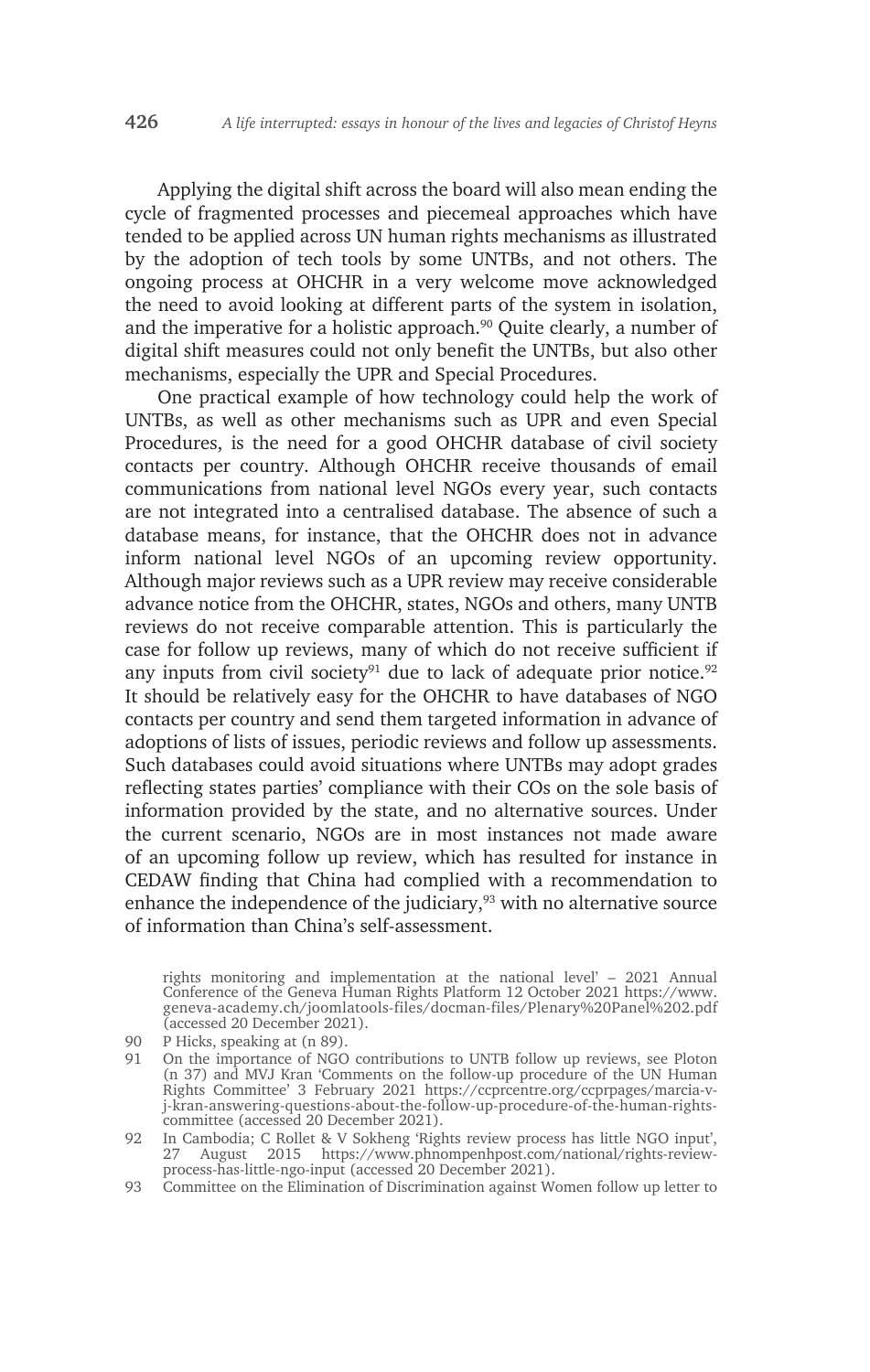## *The elephant in the room:*94 *compensation for online work and sessions*

Aside from technical glitches such as faulty online platform tools, issues with interpretation, difficulties for common hours for members based across different world regions or accessibility for persons with disabilities,<sup>95</sup> much of the fierce opposition to online work expressed by UNTB members during the COVID crisis related to the absence of compensation for online work. UNTB members are not remunerated but they are nevertheless generously compensated during their presence in Palais Wilson or Palais des Nations in Geneva. Their signing a paper registry of presence in Geneva is conditional on receiving generous UN rate per diems (called DSA). For reasons that can be easily understandable, the frustration of members being unable to travel to Geneva was expressed primarily in private $96$  and publicly it was often euphemistically framed as concerns for lack of adequate funding $97$ or the imperative necessity to ensure that sessions should be held in person, rather than remotely.98

UNTB members are not paid for their work. Yet, the amount of commitment required for members to carry out their functions, including both during sessions and outside sessions, is considerable. With at least three regular sessions of four weeks on average together with pre sessions and the work required to prepare for sessions or review individual communications, the requirements to UNTB members is estimated to the near equivalent of a full-time job. The brutal and

China, DB/follow-up/China/67 21 September 2017 https://tbinternet.ohchr.org/ Treaties/CEDAW/Shared%20Documents/CHN/INT\_CEDAW\_FUL\_CHN\_28950\_E. pdf (accessed 20 December 2021).

- 94 The expression 'elephant in the room' to illustrate the issue of compensation for UNTB members' online work was first publicly expressed by a Belgian diplomat on the occasion of an online informal consultation on UNTB strengthening hosted by the co-facilitators of the 2020 review on 28 August 2020.
- 95 'Discussion paper of the Informal working group on COVID-19' August 2020 secs 3 https://www.ohchr.org/Documents/HRBodies/TB/HRTD/CoFacilitationProcess/ outcomes/Discussion-paper-informal-WG-COVID-19.docx (COVID discussion paper) (accessed 20 December 2021).
- 96 One exception is the COVID discussion paper (n 95) of the informal working group on COVID which addressed in detail the issue of compensation for members (secs 3.e at 4-5) and arguably contributed to the ad-hoc payment of a symbolic compensation to all UNTB members in December 2020.
- 97 See United Nations Human Rights, Office of the High Commissioner 'Work of human rights treaty bodies at risk, warn UN Committee chairs' 4 August 2020 https://www. ohchr.org/EN/NewsEvents/Pages/DisplayNews.aspx?NewsID=26147&LangID=E (accessed 20 December 2021).
- 98 'It is important to emphasize that work on line is a supplementary tool, it cannot replace in person meetings which is an essential requirement to implement the mandate of treaty bodies' 'Written contribution of the Chairs of human rights treaty bodies on the treaty body system review in 2020' 4 August 2020https://www. ohchr.org/Documents/HRBodies/TB/HRTD/CoFacilitationProcess/outcomes/ Written-contribution-co-facilitators.docx (accessed 20 December 2021).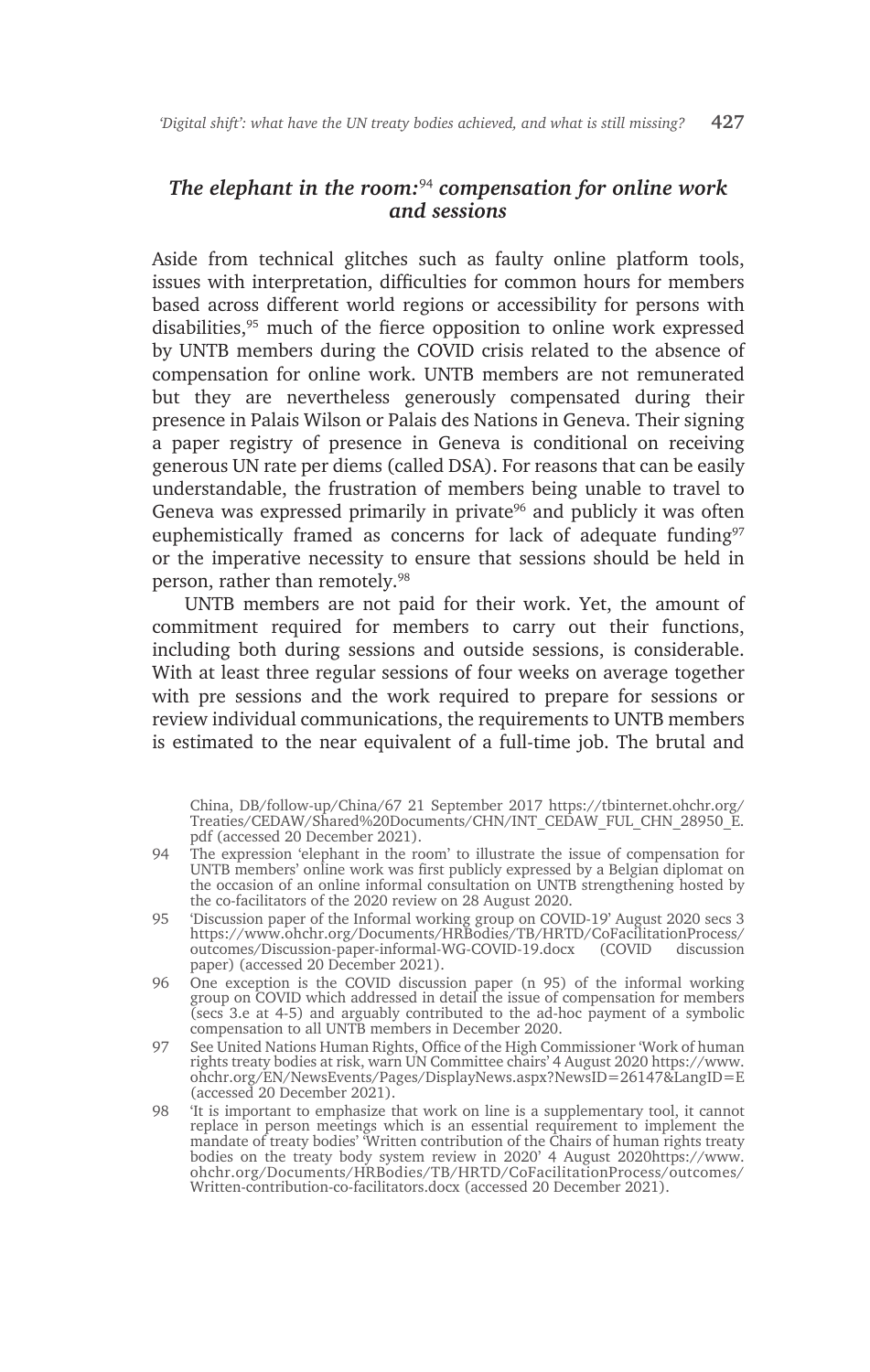unexpected halt to in person sessions in Geneva brought a major challenge to a number of UNTB members who rely on the compensation received during sessions for a living. Members cannot reasonably be expected to fulfil their mandate without a due form of compensation. In addition to UNTB members and chairs,<sup>99</sup> several actors pointed to the problem of compensation, including NGOs<sup>100</sup> states,<sup>101</sup> and the High Commissioner herself.102 A review of the OHCHR UNTB Secretariat undertaken by the UN Office of Internal Oversight Services (OIOS) in 2021 at the request of the General Assembly acknowledged that

there were still some lingering challenges associated with online meetings such as ... concern regarding lack of compensation to help experts to offset the costs associated with online meetings.<sup>103</sup>

The COVID crisis should have provided an opportunity to envisage a new form of compensation for UNTB members for their online work. At a time when the planet is struggling to counter the looming climate catastrophe, continuing to fly in more than 170 UNTB experts from all corners of the world to Geneva several times per year is not only anachronistic, but also blatantly incompatible with any sensible objective of greenhouse gas reduction. The model needs to be revamped, and that does require a new method for the compensation of members. Some initial ideas were developed by the UNTB chairs<sup>104</sup> and the UNTB working group on COVID-19.105 Suggestions to think outside of the box were also formulated, such as envisaging that the members would be remunerated. Whatever option will be considered going forward will need to consider the perspective of the obvious actors – UNTB members, states and civil society users. It should also be emphasised that the perspective and interests of victims and users should be the main compass for any reform that would deal with compensation of members. Although praised publicly by many, that perspective has been

- 99 In a letter to the UN General Assembly of 7 December 2020, the UNTB chairs mentioned that 'Another issue of concern is the issue of financial support for online work … we have been informed that compensation for the time and effort treaty bodies devote to on-line work cannot be addressed within the current United Nations rules, which envisage allowances only in case of travel. However, we take this opportunity to request that other possible approaches be considered'.
- 100 The undersigned raised it on a number of closed meetings with OHCHR and UNTB members throughout 2020-21, including an information meeting with OHCHR on 28 September 2020; https://indico.un.org/event/34992/overview (accessed 20 December 2021).
- 101 Belgium on 28 August 2020, Hicks (n 90); Japan on 28 September 2020 (n 96).
- 102 International Service for Human Rights 'UNGA75 Impact of pandemic on human rights and UN's budget crisis loom large in third committee discussion with UN human rights chief' High Commissioner's yearly dialogue with the General Assembly's Third Committee, October 2020 https://ishr.ch/latest-updates/unga75 impact-pandemic-human-rights-and-uns-budget-crisis-loom-large-third-committeediscussion/ (accessed 20 December 2021).
- 103 United Nation General Assembly (n 69) 34.
- 104 Discussion paper of the Informal working group on COVID-19 (n 95).
- 105 COVID discussion paper (n 95).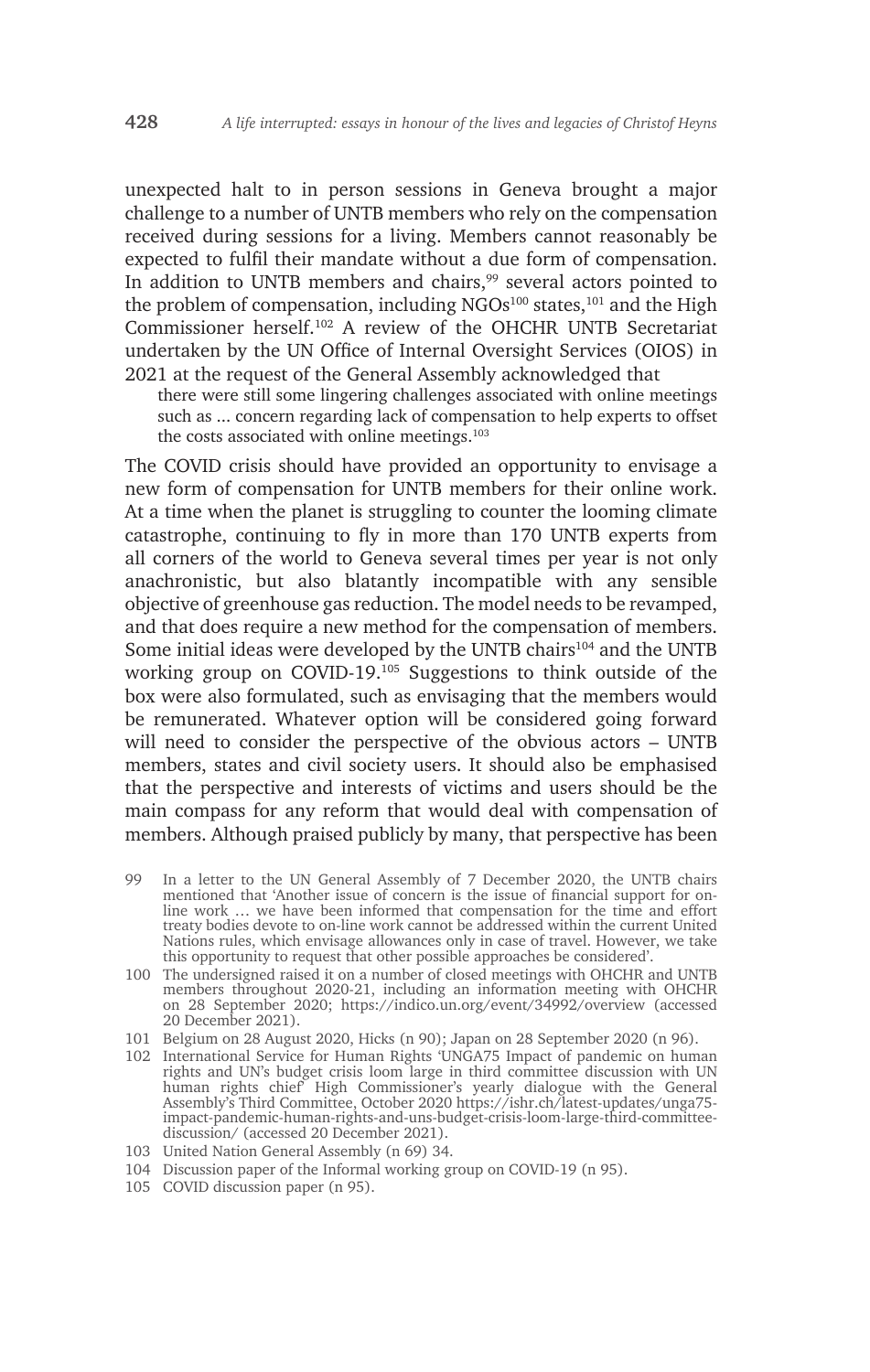too often ignored in the past due to the prevailing vested interests of stakeholders. Of course, reflections and proposals about compensation for UNTB members should look beyond the UNTBs and encompass Special Procedures as well as other UN-mandated pro-bono actors.

#### *Digitalisation left behind: case study on digital case management system for individual communications*

The need for a modern, robust and user-friendly digital tool, database or portal for UNTB individual communications has been highlighted for years, including most recently in the OIOS review of the OHCHR unit hosting the Secretariat of UNTBs.106 Complaints about the current platform or absence thereof are unanimous amongst OHCHR Secretariat, UNTB members,<sup>107</sup> states<sup>108</sup> and petitioners.<sup>109</sup> It has been reported that a number of communications are only available in paper format, which obviously became problematic during the COVID-19 pandemic when staff did not have access to OHCHR premises. The most recurring complaints relate to the obsolescence of the OHCHR case management tools, unnecessary compartmentalisation and fragmentation of data and information, and the absence of an online tool for submission and follow up to the communications. State and non-state users also complain about the absence of a clear timeline for the review process, which often takes years, $110$  with no visibility as to where the process is at any given moment.

The report of the co-facilitators of the 2020 review articulated the need for change:<sup>111</sup>

There should be investment to set up a digital case management system for individual communications and urgent actions for the parties to submit,

106 United Nation General Assembly (n 103).

- 107 United Nations General Assembly 'Implementation of human rights instruments' Seventy-fifth session 14 September 2020. UN Doc A/75/346 §25.
- 108 See joint submission endorsed by 43 states to the 2020 review 'Non-paper on the 2020 review of the UN human rights treaty body System' at 5 https://tbinternet. ohchr.org/Treaties/CHAIRPERSONS/Shared%20Documents/1\_Global/INT\_ CHAIRPERSONS\_CHR\_31\_28571\_E.pdf (accessed 20 December 2021).
- 109 Joint NGO submission to the co-facilitators of the General Assembly review of resolution 68/268 on the human rights treaty body system 7 July 2020, (n 71) secs 16.
- 110 International Service for Human Rights 'Treaty bodies | backlog in individual complaints must be addressed now' 26 November 2018 https://ishr.ch/latestupdates/treaty-bodies-backlog-individual-complaints-must-be-addressed-now/ (accessed 20 December 2021).
- 111 'Report of the co-facilitators on the process of the consideration of the state of the UN human rights treaty body system' https://www.ohchr.org/Documents/ HRBodies/TB/HRTD/HRTB\_Summary\_Report.pdf (accessed 20 December 2021).